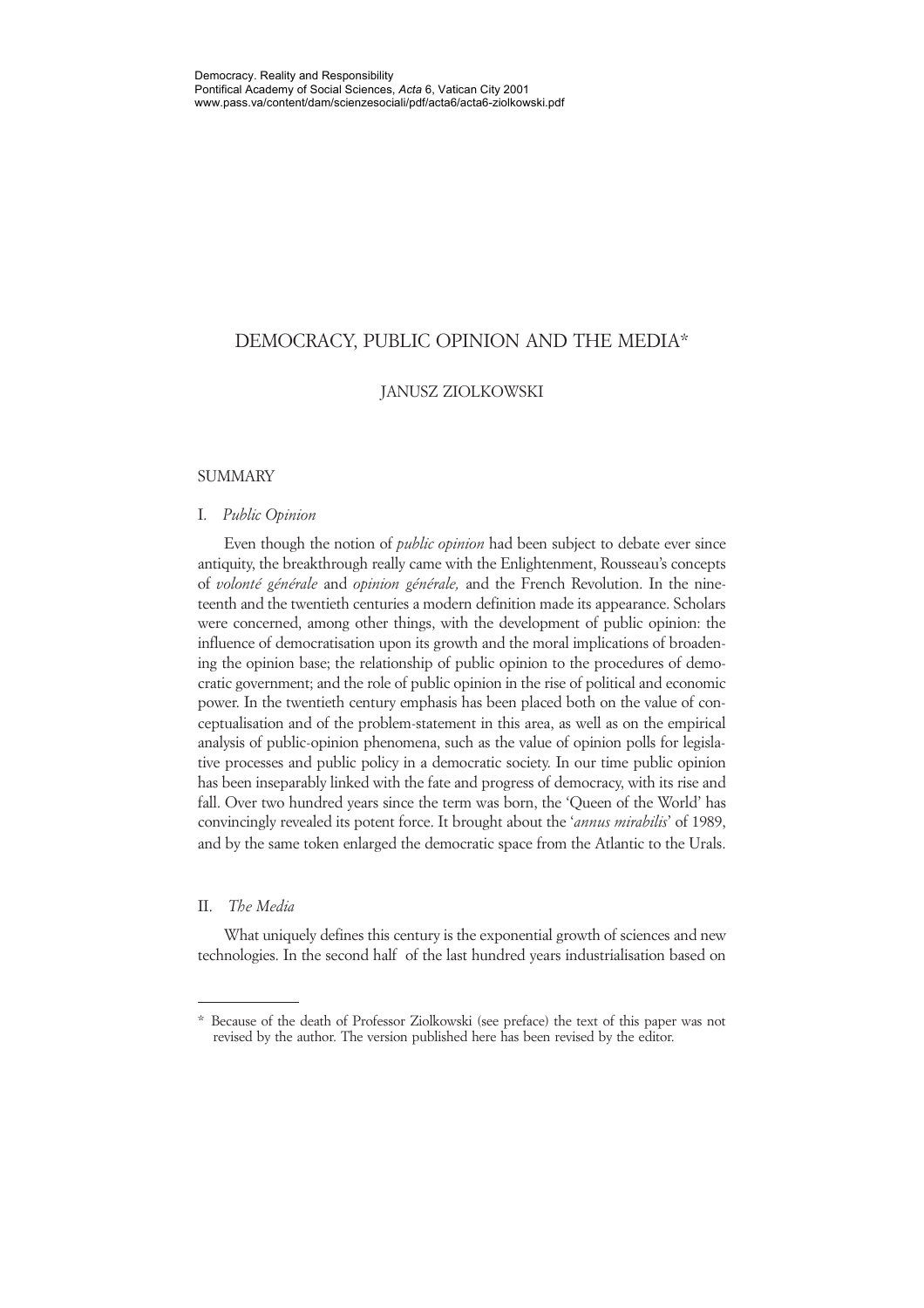mechanistic technology has given way to electronic technologies. Their overwhelming presence at the turn of the second and third millennia has changed modes of thought, the manner in which meanings are conveyed, and the way in which the images of the world are formed. In the mass media of communication the media, characteristically, seem to have become an end, not a means. What do these changes portend? Will electronic technology outpace the ability to harness it to socially acceptable ends? Are electronic technologies heading towards an overload of information and, consequently, of reception, and thus towards ultimate impoverishment rather than to greater diversity, creativity and autonomy? What will happen to communities and interpersonal bonding in an electronic society? What should be our response in this era of globalisation to the power of electronic empires to manipulate the social image-world? The mass media of communication, having acquired an increasingly economic, socio-cultural and political character, in the ultimate analysis, pose a challenge to the functioning of democracy.

I

Possibly the vital factor in the functioning of a democratic system is a democratic attitude. This means a belief that all men are equal, and a feeling one might call a sympathetic understanding of people. Such sympathetic understanding of others, their joys and griefs gives rise to an equal recognition of human personalities. The value of "myself" ceases to be essentially different from the value of another's "self". And so a democratic attitude becomes a basis of impartiality.

*C. Znamierowski (1888-1967)*

1. The basic aim of the paper is to examine the place and role played by two phenomena, i.e., public opinion and the media, in the democratic process. (A footnote: both issues are of vital importance for the functioning of democracy. Both are overwhelming in regard to the scope and complexity of the problems involved. An uneasy question arises as to how justice could possibly be done to them in the allotted space. Well, one cannot but try). I would like to start with the concept of opinion itself. In a nutshell, in social science it is understood as "a judgement, a conviction", a view or belief held by a person on some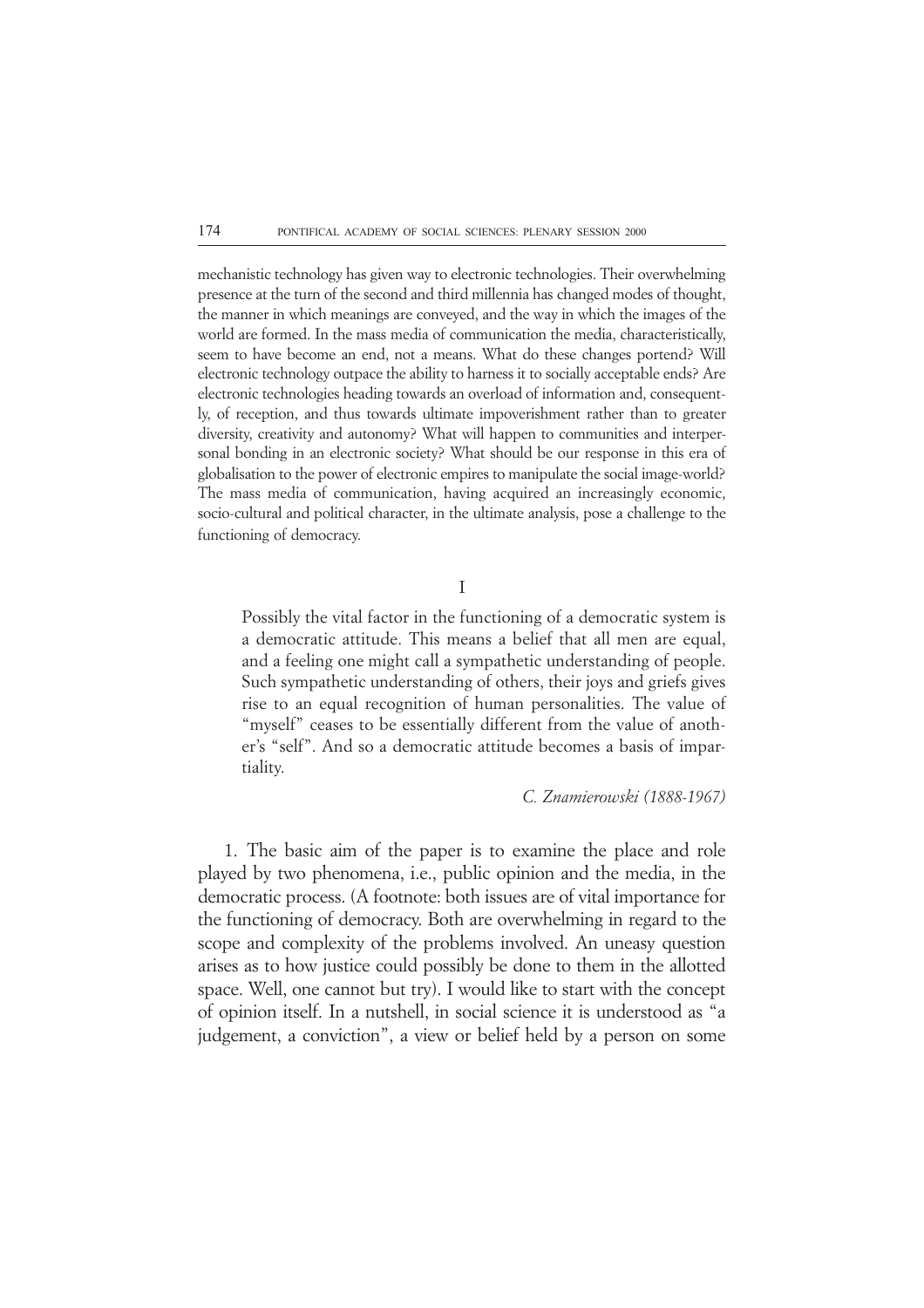issue. It may be expressed or covertly based on value judgements or on any kind of reasoning or evidence. Opinions have many attributes. For instance, we distinguish degrees of clarity in an opinion, degrees of strength or emphasis, and degrees of salience and of ego-involvement. Opinions are generally expressed on fairly narrow and specific points, and a number of expressed opinions may allow us to infer the existence of an underlying, more general attitude.<sup>1</sup>

As far as the adjective *public* is concerned, it indicates the supposed common interests and objectives of all or at least a majority of the people in a political unit, such as public agencies, public welfare, public interest, public work, public building, public domains, public services, etc. In this usage *the public* refers to the membership of the political unit. It is congruent with an amorphous social structure whose members share a community of interest that has been produced by impersonal communication and contact. One may belong to as many publics as one has interests. Furthermore, a public may or may not coincide with physical, geographical, or political units.2

2. The roots of the concept of public opinion lie deep in the past. There was no explicit single formulation of it prior to the eighteenth century and no systematic treatment of it until the nineteenth, but in earlier writings one finds a foreshowing of, and approximation to, modern theorising about public opinion. The Greeks launched the endeavour. In his *Politeia,* Aristotle appraised the political competence of the masses in postive terms. The principle that the multitude should be supreme contains "an element of truth. Hence, the many are better judges...for some understand one part and some another; and among them they understand the whole."

Certain phrases and ideas in the political and juristic vocabulary of the Romans and in the writings of the medieval period are likewise related to some aspects of the modern concept of public opinion. Cic-

<sup>&</sup>lt;sup>1</sup> *A Dictionary of the Social Sciences*, J. Gould and W. L. Kolb (eds.) (The United Nations Educational Scientific and Cultural Organization, The Free Press, 1964), p. 477.

<sup>12</sup> *Op. cit.,* pp. 557-558.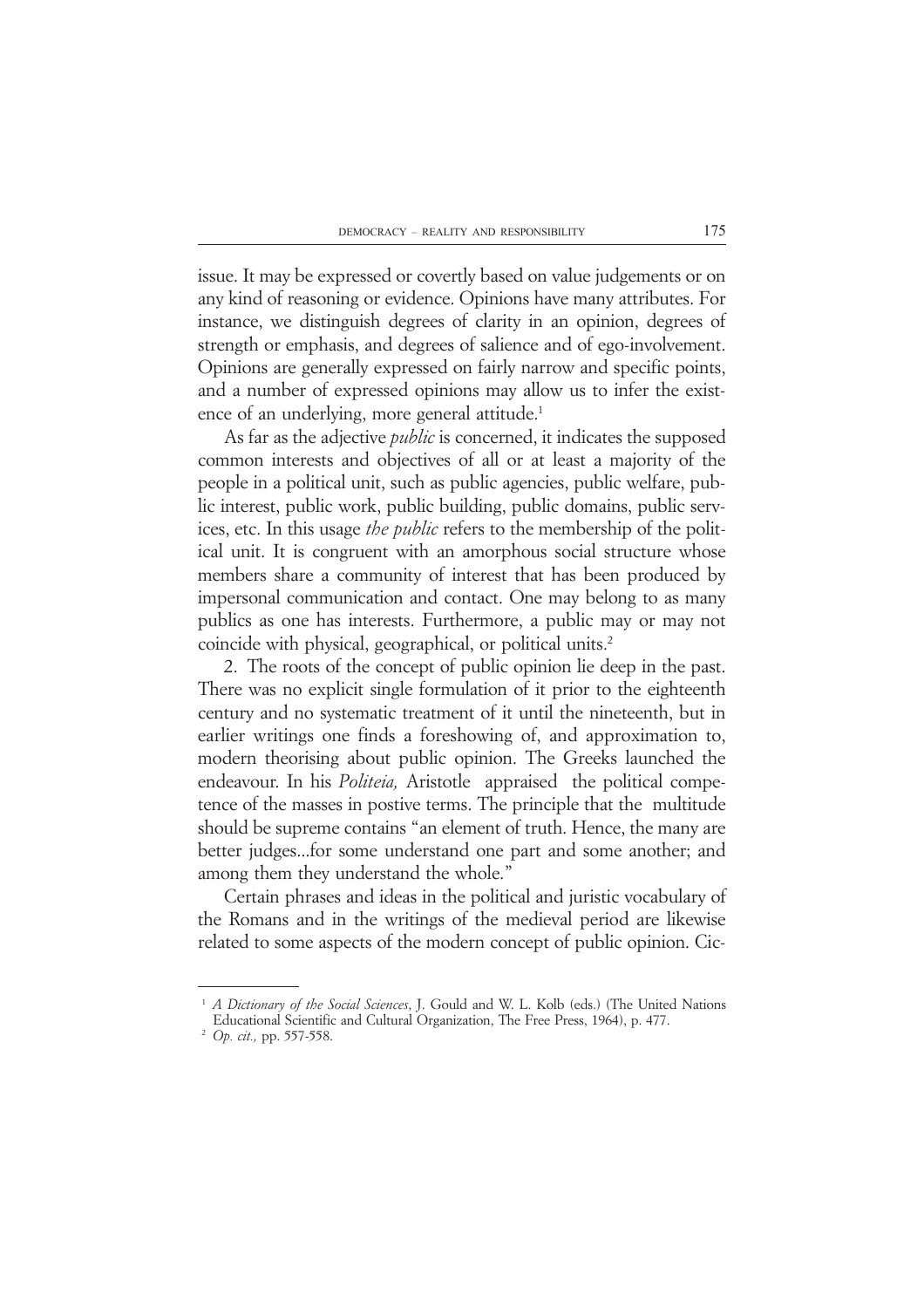ero – like many other Romans of the classical period – had little respect for the *vulgus*. In his oration on behalf of Quintus Roscius we find the line: *Sic est vulgus: ex veritate pauca, ex opinione multa aestimat*. The Romans did not use the words "public opinion" but the concept was so familiar to them that they worked with it as though it was something which was self-evident. Separate aspects of public opinion appear in classical terms: *fama, public reputatio, rumor, vox populi, consensus gentium*, the latter as a basis of legal and political sovereignity. Of medieval origin is the well known saying *Vox populi, vox Dei*.

The idea that opinions are the origin of authority was a product of the post-Renaissance secularisation of the state voiced by Machiavelli in the sixteenth century. In his *Discorsi* he wrote as follows: "Not without reason is the voice of the people compared to the voice of God". This was quoted approvingly during the years which followed.

Tributes to the power of opinion became increasingly frequent in the seventeenth and eighteenth centuries. Pascal hailed opinion as "the Queen of the World". Hobbes declared that "they say truly and properly that the world is governed by opinion". Locke distinguished three classes of laws: divine law, civil law and "the law of opinion or reputation". And Hume argued that "all governments, however despotic, are based upon opinion".3

3. A real breakthrough came with Rousseau. He applied the theory of popular infallibility to the state itself. In his first discussion of the *volonté générale* he came to the conclusion that "the most general will is also the most just" and that the voice of the people is the voice of God. In his most influential work *Du contrat social* (1762) he pays tribute to the power of opnion. He wrote: "Indeed, whatever the form of government, the most fundamental of all laws is that of opinion. Political, civil and criminal laws are based upon it". In his *Lettre à M.*

<sup>3</sup> What is said above on the concept of the public opinion as understood before Rousseau's contribution is based on the UNESCO Dictionary, p. 563, and on: Paul A. Palmer, 'The Concept of Public Opinion in Political Theory', in: B. Berelson and M. Janovitz (eds), *Reader in Public Opinion and Communication* (Glencoe Ill., The Free Press), pp. 3-5.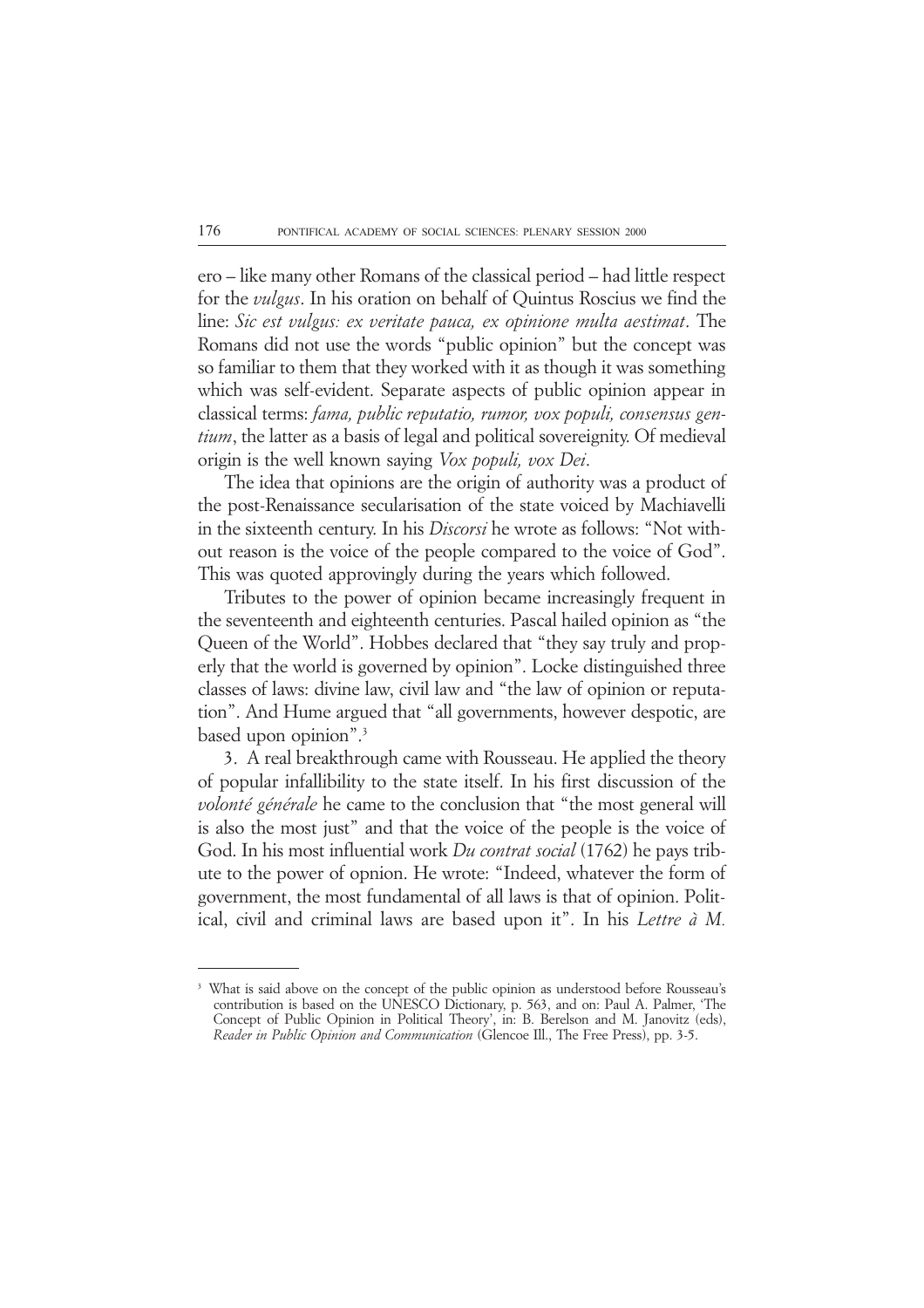*d'Alembert* (1762) he proclaims the key words: "the government can influence morals (moeurs) only through public opinion" (*l'opinion publique*). Thus he laid the basis for further development of the concept. In his last important political treatise, *Considerations sur le gouvernement de Pologne* (1772), he writes: "Whoever makes it his business to give laws to a people must know how to sway opinions and through them govern the passions of men".4

It was also at the time of the tumultuous French revolution that the concept of public opinion – which was previously rather esoteric, confined to the learned circles, and which performed the role of a catchword or slogan – was given thorough intellectual treatment.

This was due to a large extent to a Genevan, Jacques Necker, the finance minister to Louis XVI. In his writings he discussed in detail the nature and significance of public opinion as a factor in statecraft. Public opinion, he argued, strengthens or weakens all human institutions. Only fools, pure theorists or apprentices in moral philosophy fail to take public opinion into account in their political undertakings. Most foreigners have difficulty in understanding the nature of an *invisible force* (my italics) which, without treasures, without bodyguards, and without any army, gives laws to the city, to the court, and even to the palaces of the king. Public opinion is at once stronger and more enlightened than the law. It may be regarded as a *tribunal* (my italics) before which all statesmen must be accountable, and must be enlightened by publicity if its judgements are to be correct. It is the principal *safeguard* (my italics) against the abuse of political authority.

4. It was at this juncture of history that two momentous events occurred which determined the course of democracy in the years to come. They were: the American Declaration of Independence (1776) and the French Declaration of the Rughts of Man (1788). According to  $G.$  Sartori, $5$  the concept of the public opinion was of prime importance in both. There was a basic difference between the two events. The

<sup>14</sup> Palmer, *op. cit.* pp. 4-5.

<sup>&</sup>lt;sup>5</sup> See his *The Theory of Democracy Revisited* (Chatman House, 1987), p. 74.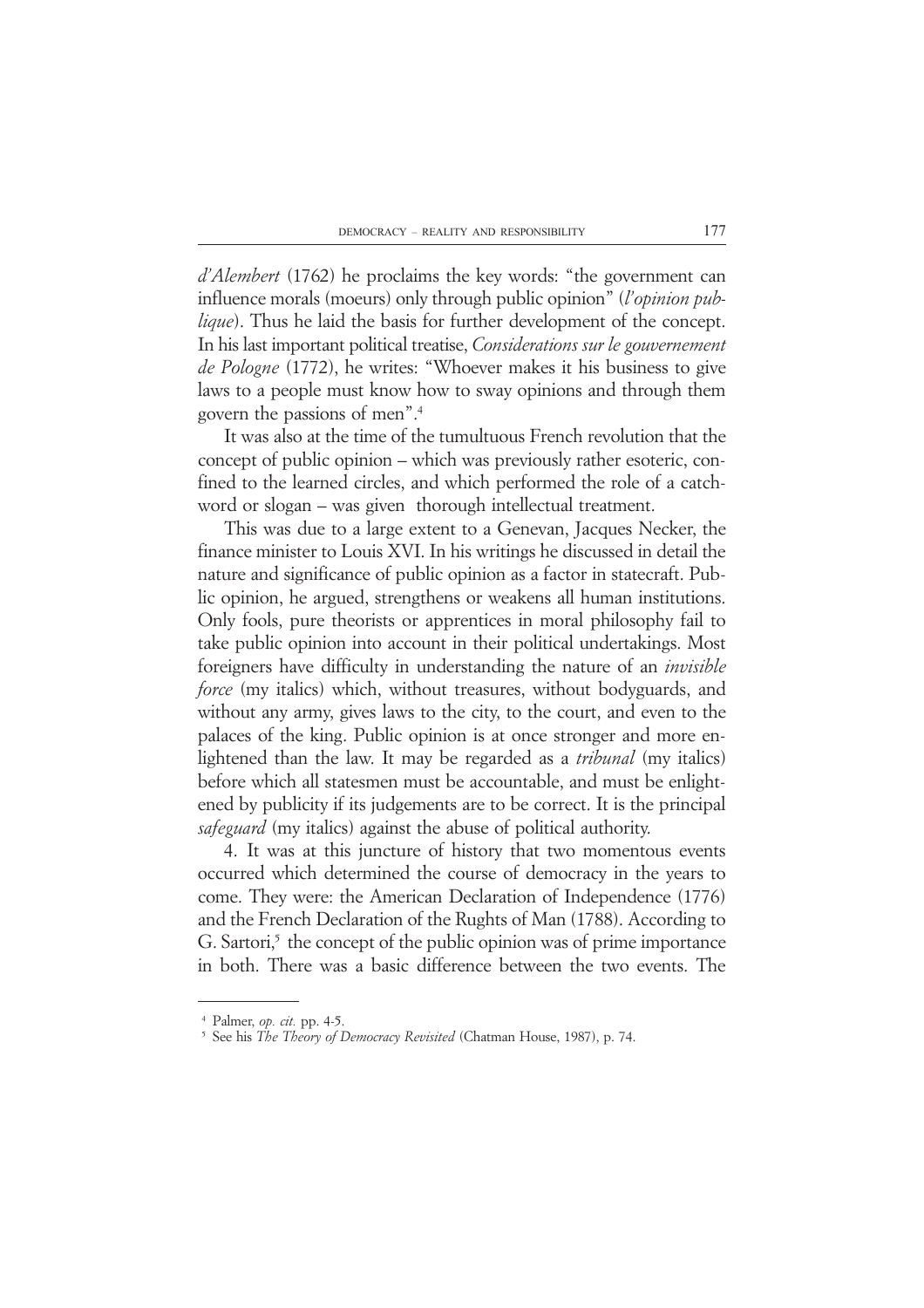American Declaration of Independence was not a revolution in the strict sense: it was secession. The basic innovation (not the only one, though) was the replacement of a monarch, to whom a special religious and symbolic significance was attached, by the head of a constitutional republic. In France, however, it was a fully-fledged revolution, i.e., a complete upheaval of the existing political and social system. During this tumultuous era the role of what was called "public opinion" cannot be overrated. It was a potent social and political force. "Queen of the World", indeed, it brought on the revolution, made and unmade statesmen, and was a check on the holders of power.

5. What follows is a brief account of the views on the subject expressed by noted philosophical, political and legal thinkers of the nineteenth century.

The influence of the French revolution is visible very early in German thought. The phrase "*öffentliche Meinung*" appears in many publications. Mention should be made of: C. M. Wieland, called the "German Voltaire", who speaks of it as "an opinion that without being noticed takes possession of most heads"; J. Fries, who in public opinion sees the basis of the rule of law within the state; F. Ancillon, who considers public opinion as "the principal power in the political world"; and C. von Gersdorf, who, in *Über den Begriff und das Wesen der öffentlichen Meinung* (1846), provides a very detailed analysis of public opinion during the first half of the nineteenth century by tracing, among other things, its relation to the sovereignty of law.

Of British thinkers at the early stage of the inquiry about the nature of the new concept one should mention especially J. Bentham (1748- 1832). Throughout his writings he insisted on the importance of public opinion as an instrument of social control. In his political treatises, compiled after 1814, he regarded the free expression of public opinion as the chief safeguard against *misrule* (my italics) and as the characteristic mark of a democratic state. He considered to the full the relation between public opinion and legislation. "Public opinion", he stated by way of definition, "may be considered as a system of law emanating from the body of the people". Lastly, he recognised in the newly estab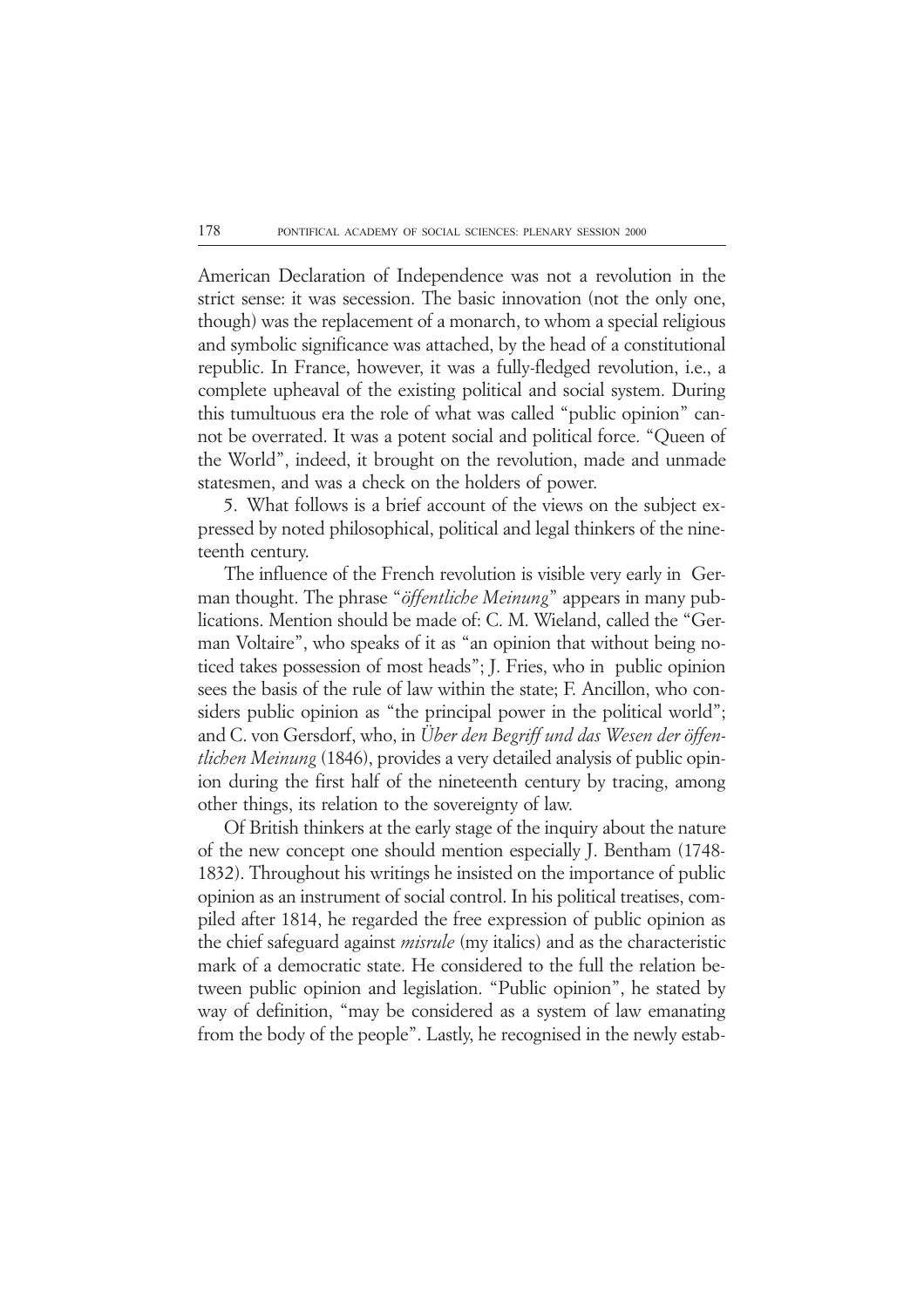lished newspaper press the most important factor there was in the formation and expression of public opinion.<sup>6</sup>

6. The fully-fledged treatment of the nature as well as the role played by public opinion in the democratic process started with two towering figures of the nineteenth century, Alexis de Tocqueville and John Stuart Mill. Their thinking has served ever since as a point of departure and stimulus for further discussion on the subject.

De Tocqueville achieved fame with his profound and prophetic study *De la démocratie en Amérique* (1835-1840). He was fascinated by the problem of power in the modern democratic state as it presented itself "on the other side of the Ocean". Distinction between authority and power is fundamental in de Tocqueville, authority being the inner nature of association, rooted in function and allegiance, while power is coercion, generally with the implication of externally applied force.

As regards the main issue under discussion, de Tocqueville's dominating interest in the role of public opinion as an important factor in the functioning of modern democracy followed from his view that the focus of democratic power is to be found in mass majorities. To his mind, the sway of public opinion could be stifling to individuality. He spoke of "the tyranny of the majority".

Robert A. Nisbet, in his analysis of deTocqueville's thought, wrote the following on the subject: "It does not seem to have occurred to him that public opinion is something that can be manufactured as well by minority pressure groups. He conceived of it as a more or less direct emanation from the political masses. But if he did not explore its sources and variable expressions, he nevertheless correctly identified it as a new and powerful force in the modern state, one henceforth crucial to the legitimacy of governments. Equally important, Tocqueville, in contrast to most political conservatives of his day, feared not the instability but stability of public opinion in democracy, a stability so great, in his view, that not only political revolution but even intellectual innovation would become increasingly unlikely."7

<sup>16</sup> Palmer, *op. cit.* pp. 7-10.

<sup>17</sup> From the entry on Tocqueville Alexis, de, *International Encyclopedia*, pp. 91-92.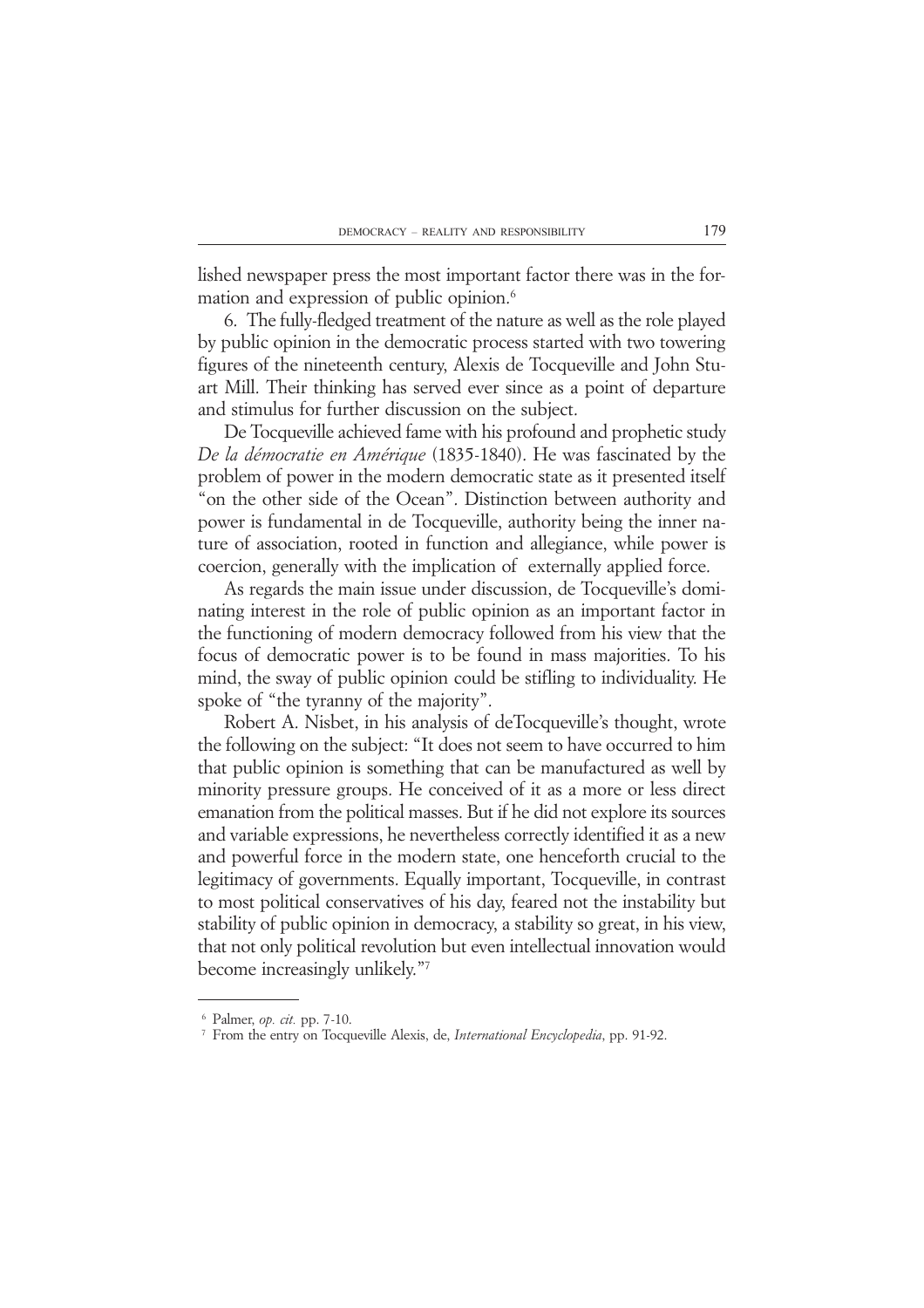7. Let us turn now to John Stuart Mill (1806-73), one of the most representative and versatile British thinkers of the nineteenth century. In his widely acclaimed *Considerations on Representative Government* (1861) he gave a brilliant exposition of what is meant by representative government, in conjunction with the place and role played in it by public opinion, it may be added. In Chapter II, *The Criterion of a Good Government*, he maintains that government improves in quality "where the officers of government, themselves persons of superior virtue and intellect, are surrounded by the atmosphere of a virtuous and enlightened public opinion."8 We find the problem of public opinion again in Chapter V: *The Proper Function of Representative Bodies.* He writes: "Instead of the function of governing, for which it is clearly unfit, the proper office of a representative assembly is to watch and control government" and that a representative assembly is "the nation's Committee of Grievances, and its Congress of Opinions, an arena in which not only the general opinion of the nation, but that every section of it can produce itself in full light and challenge discussion; where every person in the country may count upon finding somebody who speaks his mind."9

It is not surprising that J.S. Mill in his treatise on R*epresentative Government* also tackled the intricate problem of the majority versus the minority. In Chapter VII, *Of True and False Democracy; Representation of All, and Representation of the Majority,* he wrote, *inter alia*: "that the minority must yield to majority, the smaller number to the greater, is a familiar idea. But does it follow that the minority should have no representatives at all? Because the majority ought to prevail over the minority, must the majority have all the votes, the minority none? Is it necessary that the minority should not even be heard?...In a really equal democracy, every or any section would be represented, not disproportionately, but proportionately".10

<sup>18</sup> The selections taken from J. S. Mill's *Considerations on the Representative Government*, 1861, in: *Introduction to Contemporary Civilisation in the West*, p. 441.

<sup>19</sup> *Op. cit.*, p. 444.

<sup>10</sup> *Op. cit.*, pp. 448-9.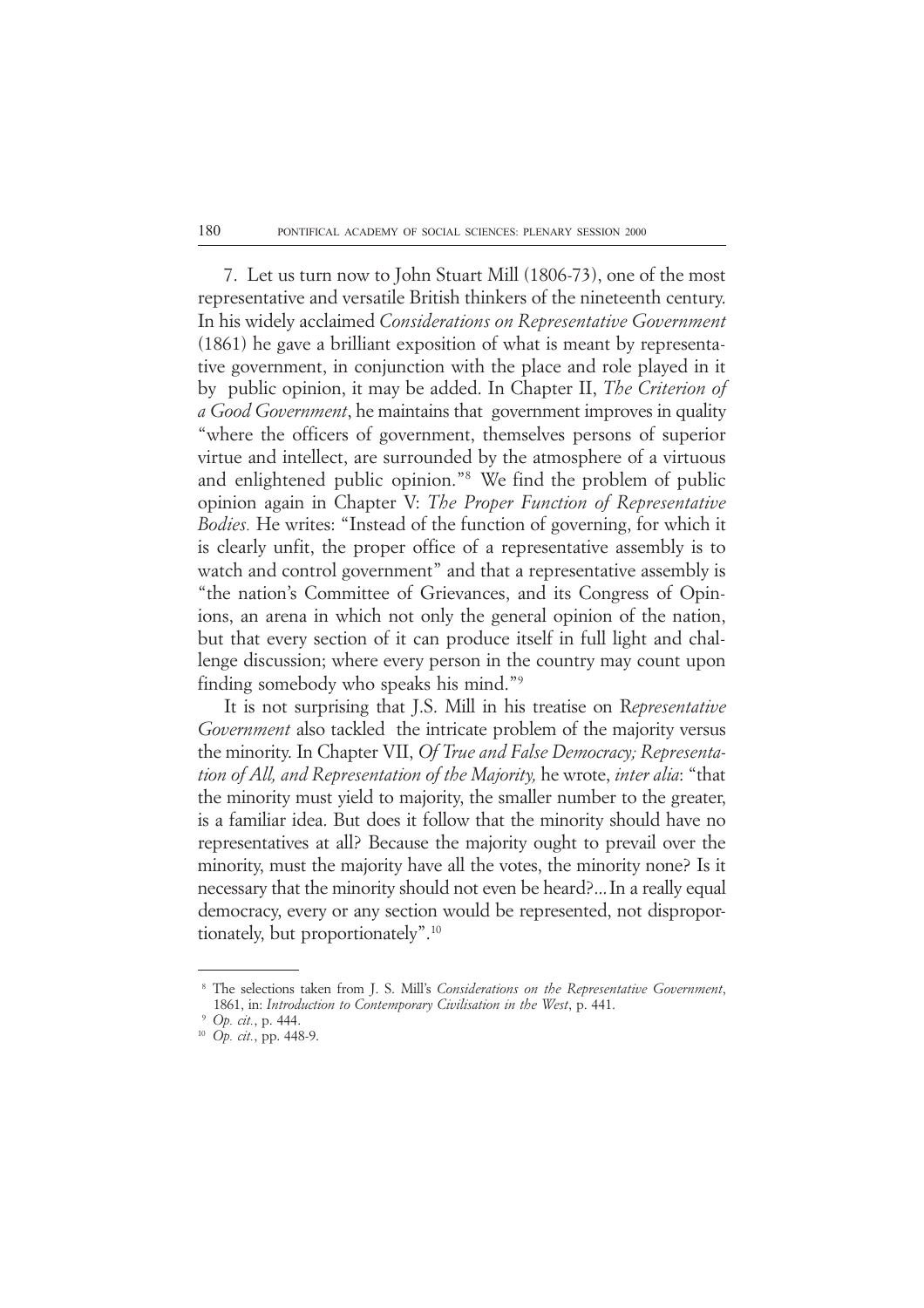8. The appearance and development of the concept of public opinion at the end of the eighteenth century and throughout the nineteenth century was aptly summarised by George C. Thompson.11 In his considerations on the questions under discussion he stated, first, that the notion "public opinion" is really nothing but a metaphor, for thought is an attribute of a single mind, and "the public" is an aggregate of many minds. Second, that a few men who hold a definite opinion earnestly and on rational grounds, in other words an opinion that rests on some basis of evidence, will outweigh a greater number who merely entertain a slight preference which they cannot explain because it is something vague and general. Third, speaking more generally, there are four principal characteristics which, it seems, should be taken into account in the evaluation of public opinion: – diffusion, persistence, intensity and reasonableness. Fourth, it may be said that in the last analysis all political opinions (except those that are the outcome of mere self-interest) must ultimately rest upon instincts; that is to say, upon moral sentiments of approval or reprobation, and upon emotional proclivities of like or dislike. This kind of public opinion he suggested should be seen as bias.

9. The process of tracing the development of the nature of public opinion had hitherto been based on the scholarly effort of philosophers and political theorists. In the latter part of the nineteenth century the contribution of the newly established social science disciplines, such as sociology and social psychology, became more and more important.

10. The new approach centred on the study of non-rational, emotional factors at work in the formation and expression of public opinion. Gustave Le Bon (1841-1931) demonstrated this with great vigour. He wrote: "The century we enter now will be a true era of the crowd. The blind force of numbers becomes the only philosophy of history. Crowd psychology reveals to what extent law and institutions are helpless in the face of their impulsiveness, and how unable are crowds to

<sup>&</sup>lt;sup>11</sup> It appeared originally in the book *Public Opinion and Lord Beaconsfield* (1886); repr. in: *Public Opinion and Communication*, pp. 14-18.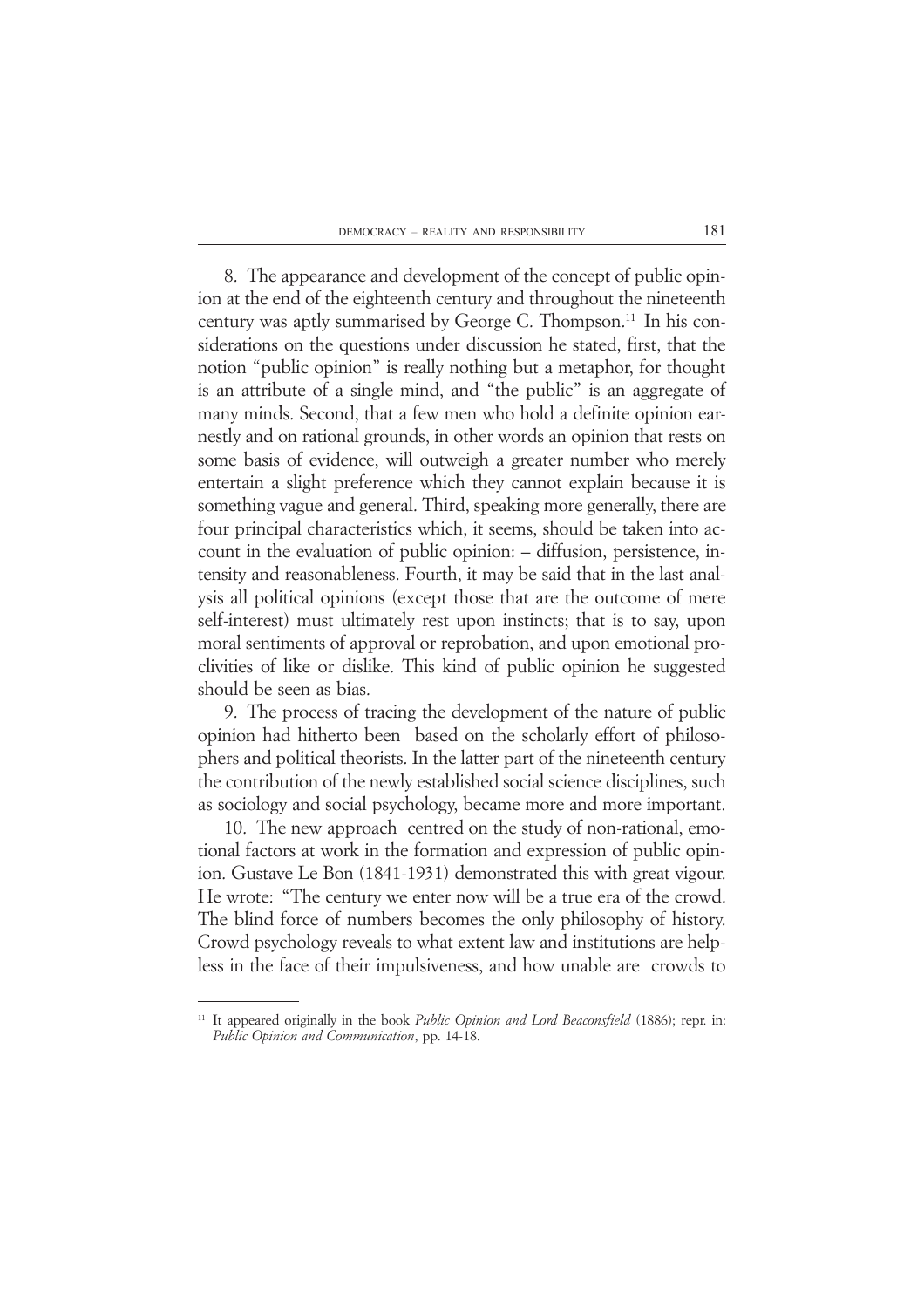have whatever opinions have not been suggested."12 Le Bon did not write of the crowd in the colloquial sense but of organised crowds – in other words, of crowds in a psychological sense – which meant that a grouping of people subjected to general suggestion led to the creation of a kind of "soul".

11. Gabriel Tarde (1843-1904) was more cautious and suggested that the word "crowd" should only be used to denote the situation of a physical proximity of a certain number of individuals.13 More importantly, he postulated creating a psychology of the *public*, an entity he considered to be much more characteristic of the community before modern times. According to Tarde the public was characterised by spatial distribution which was always connected by a spiritual proximity which grows with the perfecting of the means of opinion exchange. Writing about "suggesting at a distance", Tarde expressed much that connected him to American pragmatists with their stress on the problems of communication. It was also Tarde who with keen insight insisted on the importance of the intensity of belief as a factor in the spread of opinions. One man – he maintained – who holds his belief tenaciously counts for as much as several men who hold theirs weekly. This is, perhaps, true of moral questions.

12. So much for the ninteenth century which, historically speaking, lasted until World War One. What appeared in the twentieth century was the scholarly, modern study of public opinion based on the analyses of sociologists, social psychologists, legal and political scientists, and demographers. Research activity in the study of public opinion expanded tremendously. New and increasing numbers of research techniques, such as the statistical analysis of opinion, news and attitudes by means of polls and questionnaires, were applied.

It was Bernard Berelson who distinguished several characteristics which public opinion research did not have at the beginning. It was (a) primarily American; (b) academic; (3) the result of team research; (d)

<sup>12</sup> *Psychologie des foules* (1985).

<sup>13</sup> *L'opinion et la foule* (1901).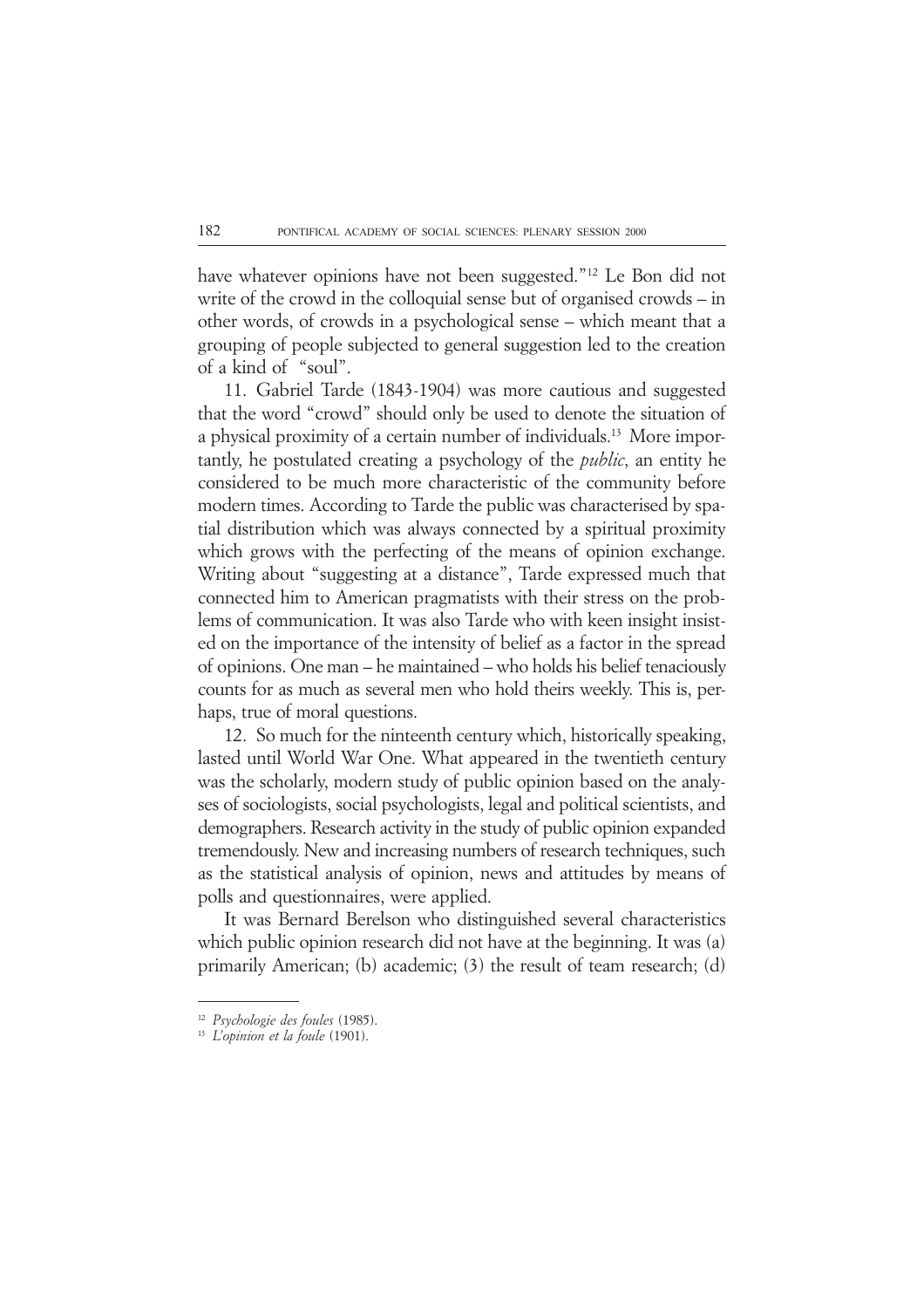topical, empirical, and limited rather than broadly theoretical; (e) technical; (f) quantitative; (g) specialised; and (h) focused on public opinion *per se* rather than on some larger subject.<sup>14</sup>

Public opinion is a multi-faceted phenomenon. Efforts to define the term precisely have led to such expressions of frustration as: "Public opinion is not the name of something, but a classification of a number of somethings".15 Yet, despite the differences in definitions, students of public opinion generally agree at least that it is "a collection of individual opinions on an issue of public interest, and they usually note that these opinions can exercise influence over individual behaviour, group behaviour, and government policy".16

13. What follows is a concise examination of internal relationships among individual opinions that make up public opinion on an issue. One may say right away that public opinion seems to possess qualities that make it something more than a sum of individual opinions on an issue. It is presumed to have a force and vitality unconnected with any specific individual.

14. This was emphasised by Ferdinand Tönnies (1864-1920) who observed that "whatever may come to be considered a public opinion, it confronts the individual with an opinion which is in part an extraneous power";17 members of a community in their behaviour are directed by faith, and members of a society by public opinion.

15. Another eminent sociologist of this period, Charles H. Cooley (1864-1929), in tune with American political tradition and his own philosophy, did not contrast society with the state, but saw in society's development a phase of the spread of public opinion whose other aspects included the growth of voluntary associations, trade unions, corporations, clubs, fraternities, etc. He described public opinion as no mere aggregate of separate individual judgements, but an organisation, a co-operative product of communication and reciprocal influence.

<sup>14 &#</sup>x27;The Study of Public Opinion', in: L. D. White (ed), *The State of Social Sciences* (1956).

<sup>15</sup> Harwood L. Childs, *Public Opinion*. *Nature, Formation and Role* (1965), p. 12.

<sup>16</sup> Based on: W. Phillips Davison, Public Opinion, in: *International Encyclopedia of the Social Sciences*, vol. 13 (1968).

<sup>17</sup> *Gemeinschaft und Gesellschaft* (1887).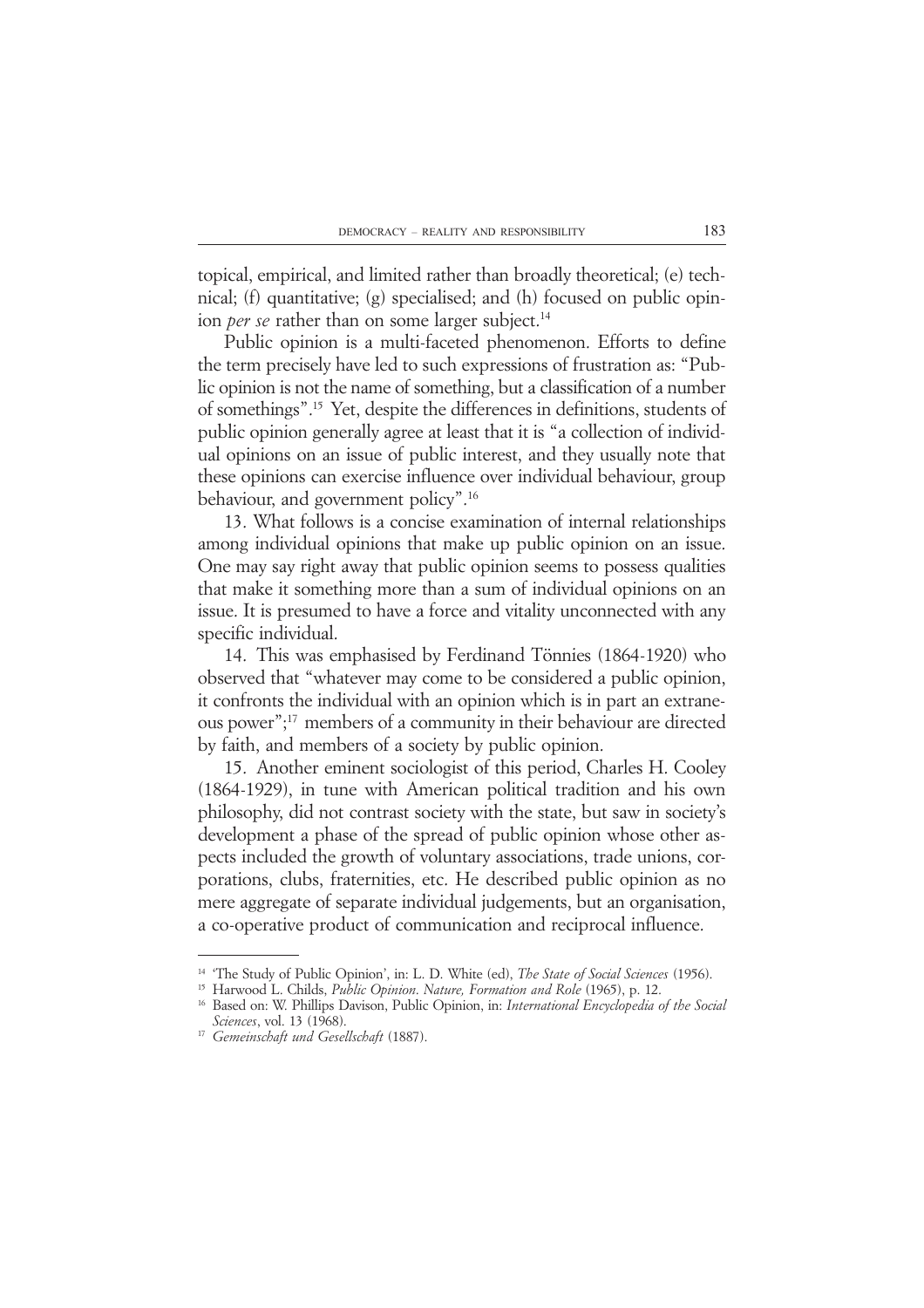16. Ideas such as these resulted later on in the abandonment of the search for an entity or content labelled "public opinion" that can be discovered and then analysed; emphasis was placed instead on the study of multi-individual situations and of the relationships among the opinions held by various people in these situations.<sup>18</sup>

If public opinion is viewed as a species of organisation or as a bundle of relationships, questions arise as to what the nature of these relationships is, how they are formed, how they persist and why they dissolve.

17. The formation of public opinion in a given grouping of people occurs through the give and take of discussion. Ordinarily, the public is made up of interest groups and more detached and disinterested spectator-like bodies. The issue that creates a public opinion is usually set by contending interest groups. A given public opinion is likely to be anywhere between a highly emotional and prejudiced point of view, and an intelligent and informed opinion. The net result of the interplay of these two groups may well be a biased, prejudiced opinion about the matter in question. Walter Lippman,<sup>19</sup> while exploring the psychological process of opinion formation, introduced into the social sciences the term *stereotype* to refer to preconceived ideas or beliefs about the attributes of the external world (he wrote of "pictures in our heads").

In sociology, after the appearance of Lippman's study, a *stereotype* denoted "a belief which is not held as an hypothesis buttressed by evidence but is rather mistaken in whole or in part for an established fact".<sup>20</sup> The term was further developed by social psychology, where stereotypes are as a rule referred to as the cognitive component of one particular attitude – prejudice.

18. We now turn to the second area, i.e. the political role of public opinion. One is concerned here not with the "causes" of opinion but with its consequences. Our central consideration in this area is the ways

<sup>18</sup> Floyd H. Allport, 'Towards a Science of Public Opinion', *Public Opinion Quarterly* (1937), p. 23.

<sup>19</sup> *Public Opinion* (1922).

<sup>20</sup> *A Dictionary of the Social Sciences*, p. 694.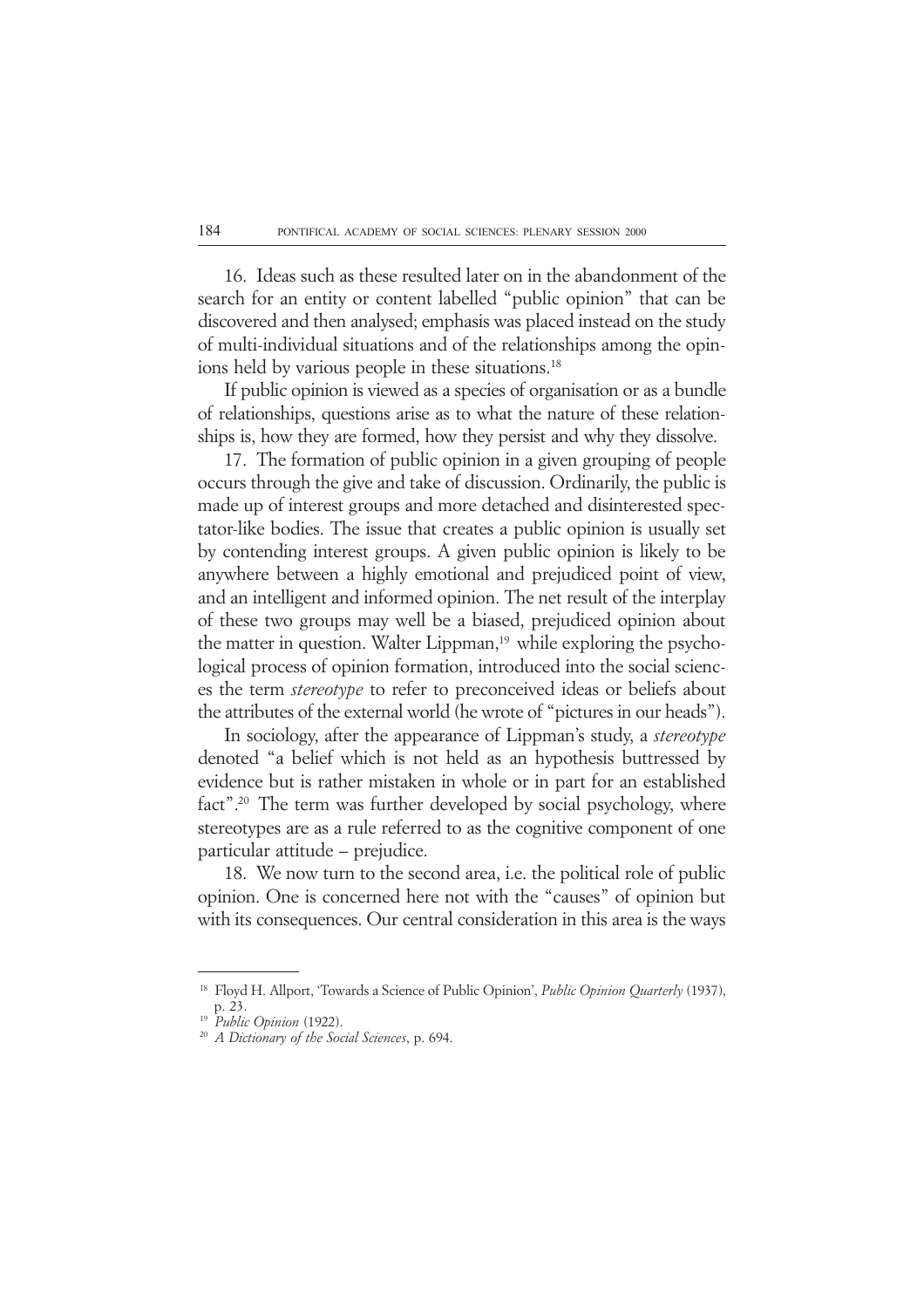in which public opinion is, or should be, applied in the determination of public policy.

One may safely say that the constantly increasing use of the term over the past two hundred years or so testifies to its utility. This is so because in the democratic process public opinion assumes a number of roles according to the need in question. So much so that it may well be a sanction (legitimising symbol), an instrument (data), and a generative force (directive and limit).

Within the confines of public opinion one can distinguish two categories of statements: (i) those of preference, which include expressions of individual feeling, conviction, and value; and (ii) those of fact, which purport to describe transpersonal reality in objective terms of verifiable evidence. Both are recognised as expressing controversial ideas, and hence are appropriate for discussion. It may well lead to agreement and the settlement of differences of opinion.

In a nutshell, public opinion to be truly worthy of the name, to be the proper motive force in a democracy, must be really public; and popular government is based upon the reception of a public opinion of that kind. In order for it to be public a majority is not enough, and unanimity is not required, but the opinion must be such that while the minority may not share it, they are bound by conviction, not by fear, to accept it; and if democracy is complete the submission must be given ungrudgingly.

19. An essential difference between government by public opinion as thus defined and by the bare will of a selfish majority is well expressed by President Hadley. After saying that laws imposed by a majority on a reluctant minority are commonly inoperative, he adds: "it cannot be too often repeated that those opinions which a man is prepared to maintain at another's cost, but not of his own, count for little in forming the general sentiment of a community, or in producing any effective public movement".21

<sup>21</sup> A. Lawrence Lowell, 'The Nature of Public Opinion', in *Public Opinion and Popular Government* (1913); repr. in *Reader in Public Opinion and Communication*, p. 27.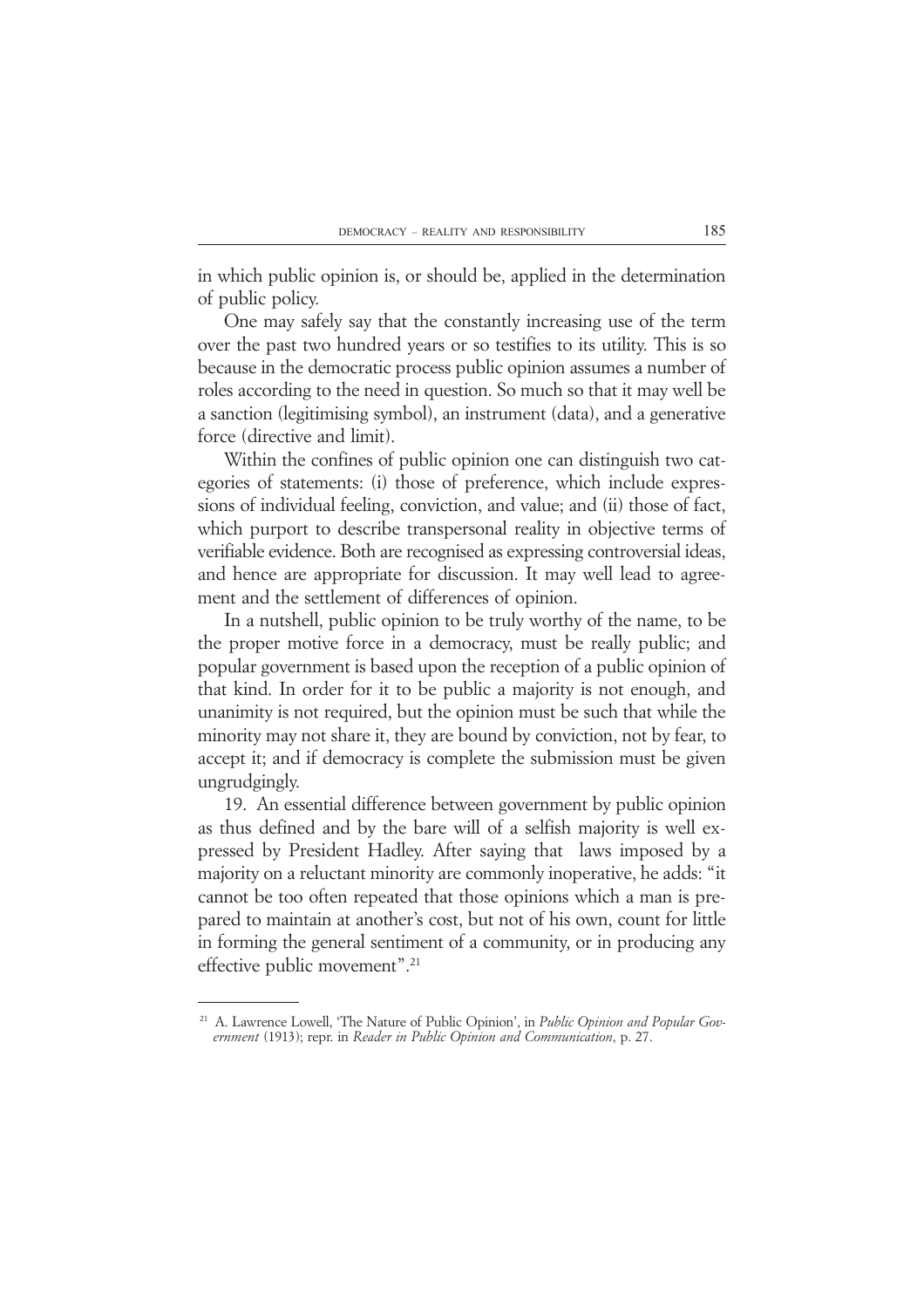Not ignoring for a single moment the need for a sophisticated approach to the problems of the nature and functioning of public opinion, one would be inclined to lean towards praxis, namely, to state that a consensus, or compromise, is feasible; that in democracy, particularly during some historical events, there are highly influential movements which stagger the imagination. We live in such a period.

20. The issue has been comprehensively treated by Giovanni Sartori. "Elections are a means of achieving the goal which is 'a government of opinions', that is a government susceptible to public opinion and responsible to it....One might ask whether there exists a reason for using the word (public) *opinion* instead of some other notion. There is another question – in what sense can the given opinion be considered as *public*? Only at this moment can we judge whether an opinion spread publicly is *free*; and to what extent and in what sense. What is more, the concept 'a government of opinions' refers to the concept of a 'government based on consent'...The choice of the term 'opinion' is very interesting. In its basic meaning an opinion is called public not only because it is spread among the public, but also because it refers to 'public things', to *res publica*...Public opinion is first and foremost a political concept. Opinion about public matters serves, and has to serve, the provision of information on public matters. In general terms, public opinion can be defined as follows: a community or a multitude of communities, whose scattered states of mind (opinions) enter into mutual interaction with the horde of information on the state of *res publica*. Naturally, the state of the mind, or opinion, contains various ingredients: needs, desires, preferences, attitudes, a general system of beliefs".22

21. What follows is an attempt to illustrate the significance of a nexus which exists between public opinion and social movements. This topic seems to come within the purview of the Academy's current inquiry, i.e. democracy itself.

The term "social movement" denotes a mass striving towards the realisation of social, economic or cultural goals which arises from some

<sup>22</sup> G. Sartori, *The Theory of Democracy Revisited* (1987), pp. 116-117.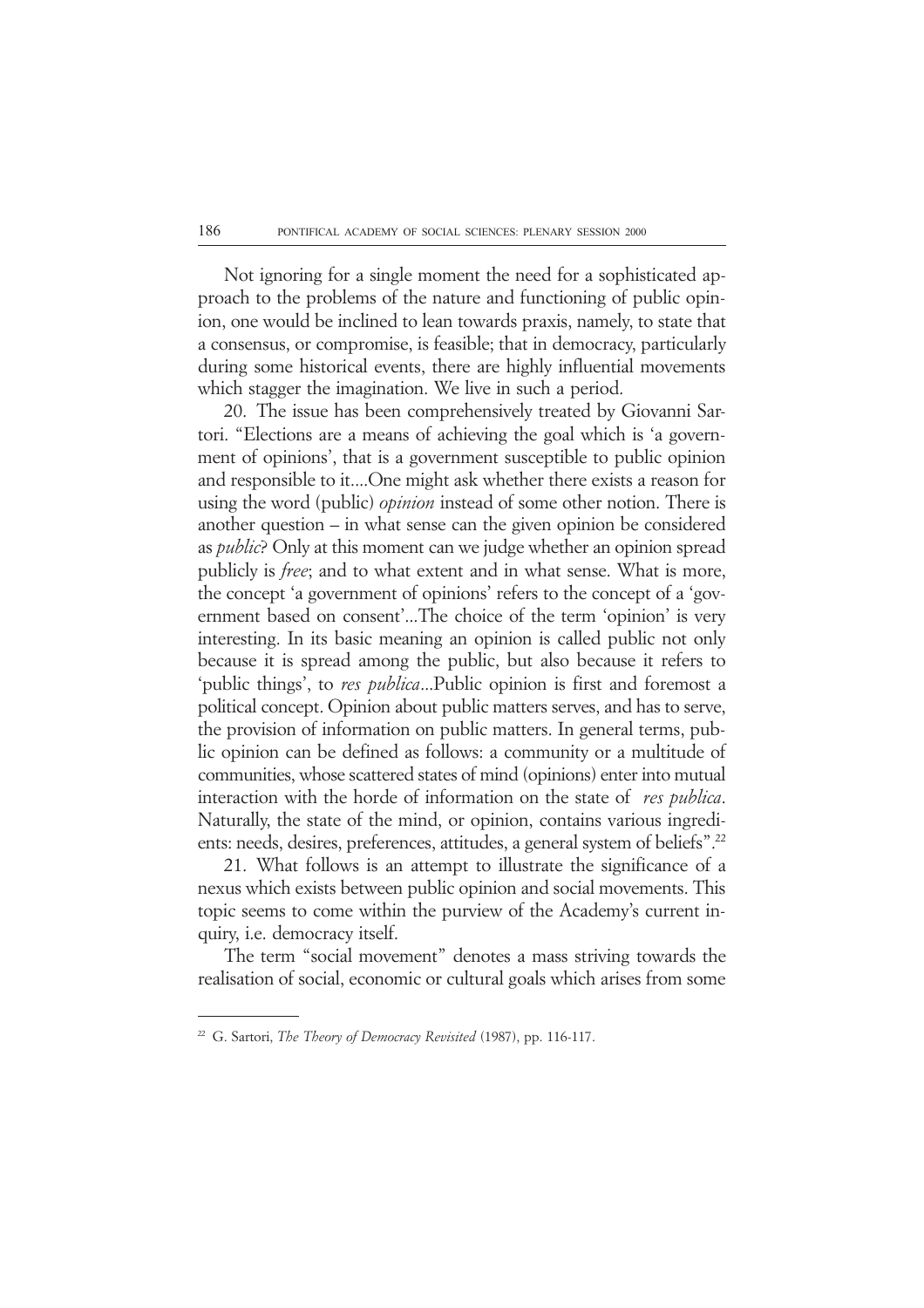idea (or a group of ideas). As a mass movement it has an organisational framework, leadership and a programme. It reflects aspirations of large sections of the society. It can represent the interests of a group or class, but it can just as well be concerned with problems of fundamental importance to the whole community (e.g. a nation).

22. I propose here to examine at some length the experience of Solidarity in Poland in 1980. Originally a trade union, it soon became a mass social movement fighting for freedom, the rule of law, and democracy, and against authoritarian, monocentric Communist rule, with the nation's independence as its ultimate goal.

Who would have imagined at that time that this event would have led to something that staggers the imagination, namely the "*annus mirabilis*" of 1989. The roots of this event lie very deep. They go back to the Yalta agreement of 1945 by which many countries of Central and Eastern Europe found themselves under the Communist yoke. Yet almost from the beginning the fight against Communism began. Most of the "captive" nations had always been part of Western civilisation in cultural and historical terms. The milestones of the long march towards freedom and democracy were: the Berlin upheaval of 1953, the Poznan workers' strike of 1956, the Budapest uprising of the same year, the Prague Spring of 1968, the wave of strikes in Poland in 1970 and again in 1976, and then – what brought about the end of Communism – the foundation of Solidarity in 1980.

23. The strike of Polish workers started in August 1980 at the Lenin Shipyard in Gdansk. The Communist regime, bearing in mind the bloodshed of the strikes of 1970 and aware of the economic collapse of the country, offered to negotiate. The result was the creation of the first labour organisation inside the Soviet bloc to challenge head on the Communists' claim to represent the proletariat. In no time at all Solidarity embraced 10 million people in a country of 33 million. Rousseau's maxim of *volonté générale* was thus evoked after two hundred years, but in a totally different form. What was most characteristic about the Solidarity revolution was its complete lack of violence. It was a historical contradiction in terms: a "peaceful revolution". There were no Bastilles stormed, no guillotines erected, no panes of glass broken.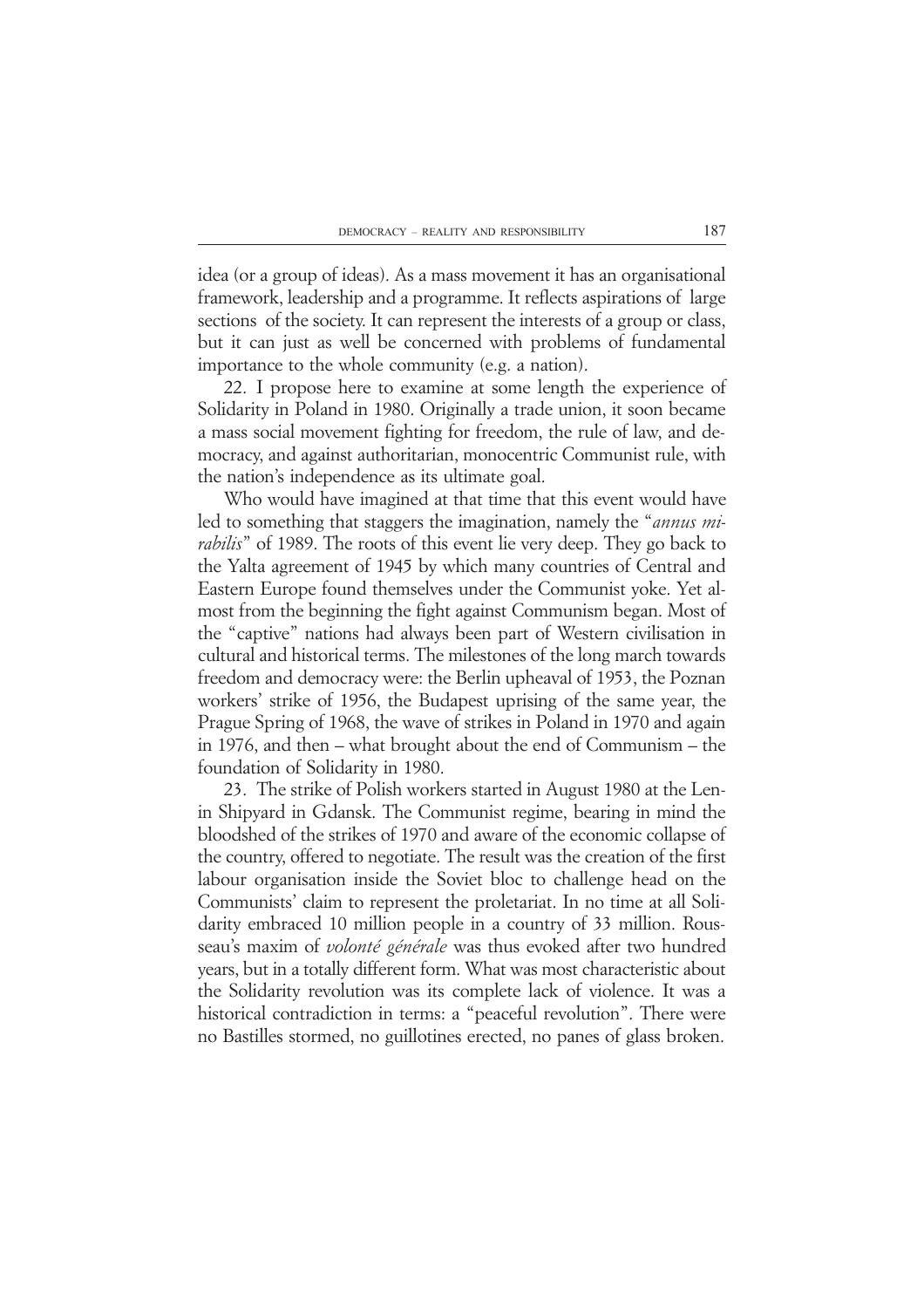The phenomenon of non-violence was to be found later on in the history of all the democratic oppositions of East Central Europe throughout the 1980s, leading to the "*annus mirabilis*". Partly it was pragmatic: the other side had all the weapons. But it was also ethical. It was a statement about how things should be. It was not only a peaceful revolution but also a compromise revolution. It showed respect for the rule of law and even a degree of forgiveness for those who had abused power. It was in the tradition of Gandhi and Martin Luther King.

The main and leading grouping consisted of industrial workers, with a charismatic leader Lech Walensa at the helm. But practically all social strata were involved, a good example of this being the *entente cordiale* between the workers and the intelligentsia. Inside Solidarity there were also many members of the Communist Party. The membership of this last was dwindling – from about 3 million to 2 million or so later on. Actually, this process had started earlier, in the late 1960s, coupled with the erosion of the Marxist-Leninist ideology. Solidarity, in fact, was born in a post-communist society.

The central agent in creating this condition was the Catholic Church. The situation in Poland was a result of the interplay of challenge and response (to use Toynbee's phrase): the challenge posed by the Communist state and the response given by the Church. All the efforts of the state – equipped with the whole armoury of "rich means" – proved futile. The history of Poland suggests that national solidarity – a duty imposed and a right to be claimed – patriotism and religion, in combination, are more important influences than class conflict. The cultural experience of Poland has been penetrated deeply by the Christian vision of man – man who, to use the words of Cardinal Karol Wojtya (*Osoba i czyn* – (Person and Deed) 1969) "acts together with others".

Timothy Garton Ash, one of the best analysts of the situation in this part of Europe, wrote: "If I were forced to name a single date for the "beginning of the end" of this inner history of Eastern Europe, it would be June 1979. The judgement may be thought excessively Polonocentric, but I do believe that the Pope's first pilgrimage to Poland was the turning point...The Pope's visit was followed, just over a year later, by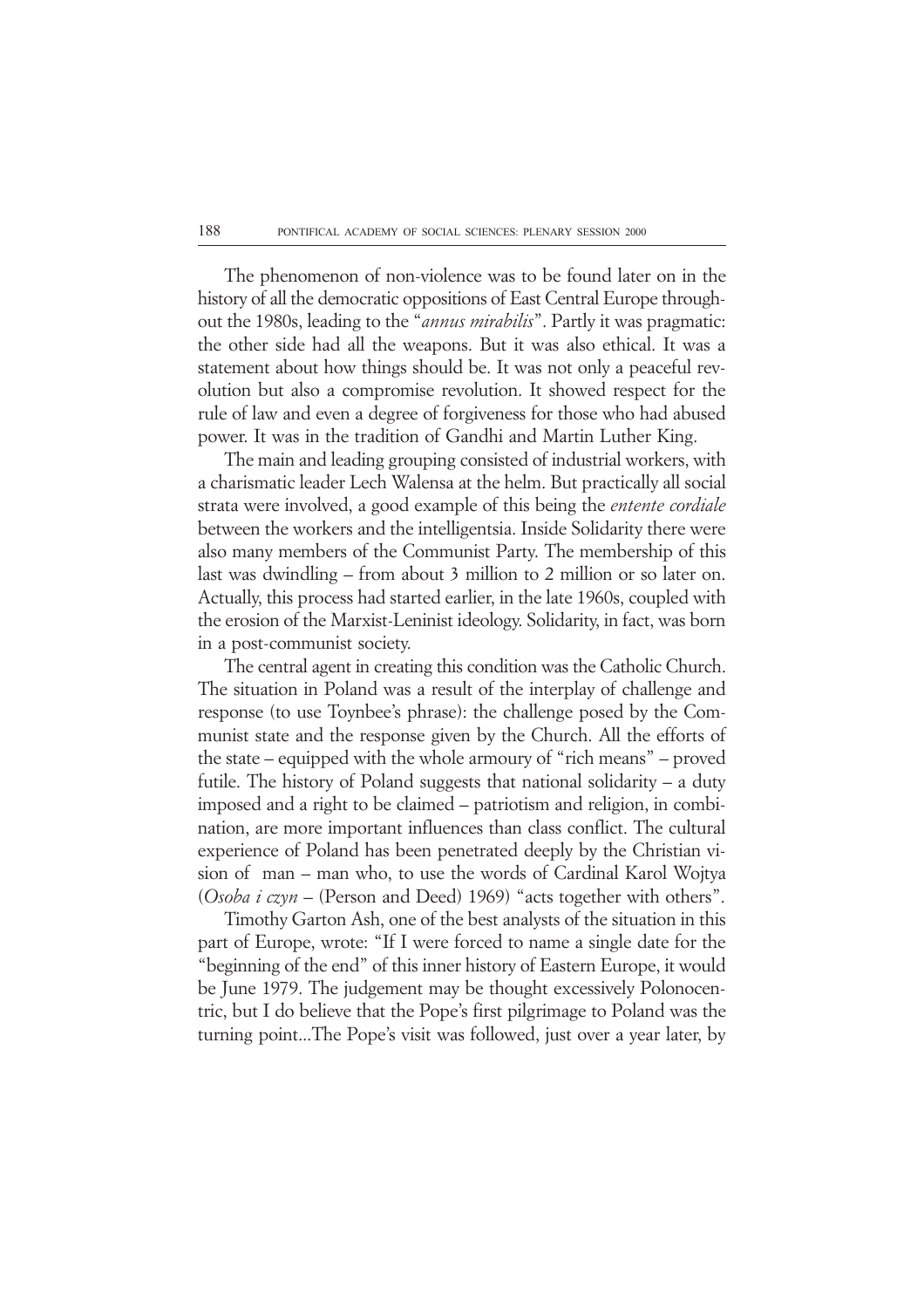the birth of Solidarity and without the Pope's visit it is doubtful that there would have been a Solidarity".23

In December 1981, Solidarity announced a referendum which would be held in February 1982. People were to be asked one question: "Is the Communist Party able to represent the political interests of Polish society?" It was in direct response to this dagger, pointed at the very heart of the Communist system, that martial law was declared.

The "S" movement was crushed in the short term, but a new pattern of political behaviour prevailed. After seven years of the unsuccessful employment of counter-revolutionary force there took place the round table talks of early 1989, and the first (partly) free elections in June 1989. These were partially democratic for the Sejm (the Lower House) (due to the "contract" made with the ruling Communist Party) and fully democratic for the Senate. Solidarity candidates obtained about 80% of the vote. In the Senate, where the principle was that of the winner takes all, the "S" candidates gained 99% of the seats. There could hardly be a more convincing proof of public opinion being a motive force in the democratic process.

26. Some time during this period one basic notion for the functioning of democracy emerged in the region – that of civic society. Strangely enough, in the form of Solidarity this notion appeared and took shape spontaneously within the monocentric Communist system. People had had enough of being mere components in a deliberately atomised society. Almost innately, citizens' committees came into being – one around Lech Walensa in 1987; local citizens' committees which were responsible for the electoral campaign in 1989; and as a result of these very special elections, the Citizens' Parliamentary Club. Such developments were accompanied by the Civic Forum in Czechoslovakia, the Civic Committee in Hungary, and Bürgerinitiativen in East Germany.

Perhaps the most remarkable fact was that the Communist Party accepted its defeat. By the same token it was also accepted by the Rus-

<sup>23</sup> 'Eastern Europe. The Year of the Truth', *New York Review of Books*, 15 February 1990.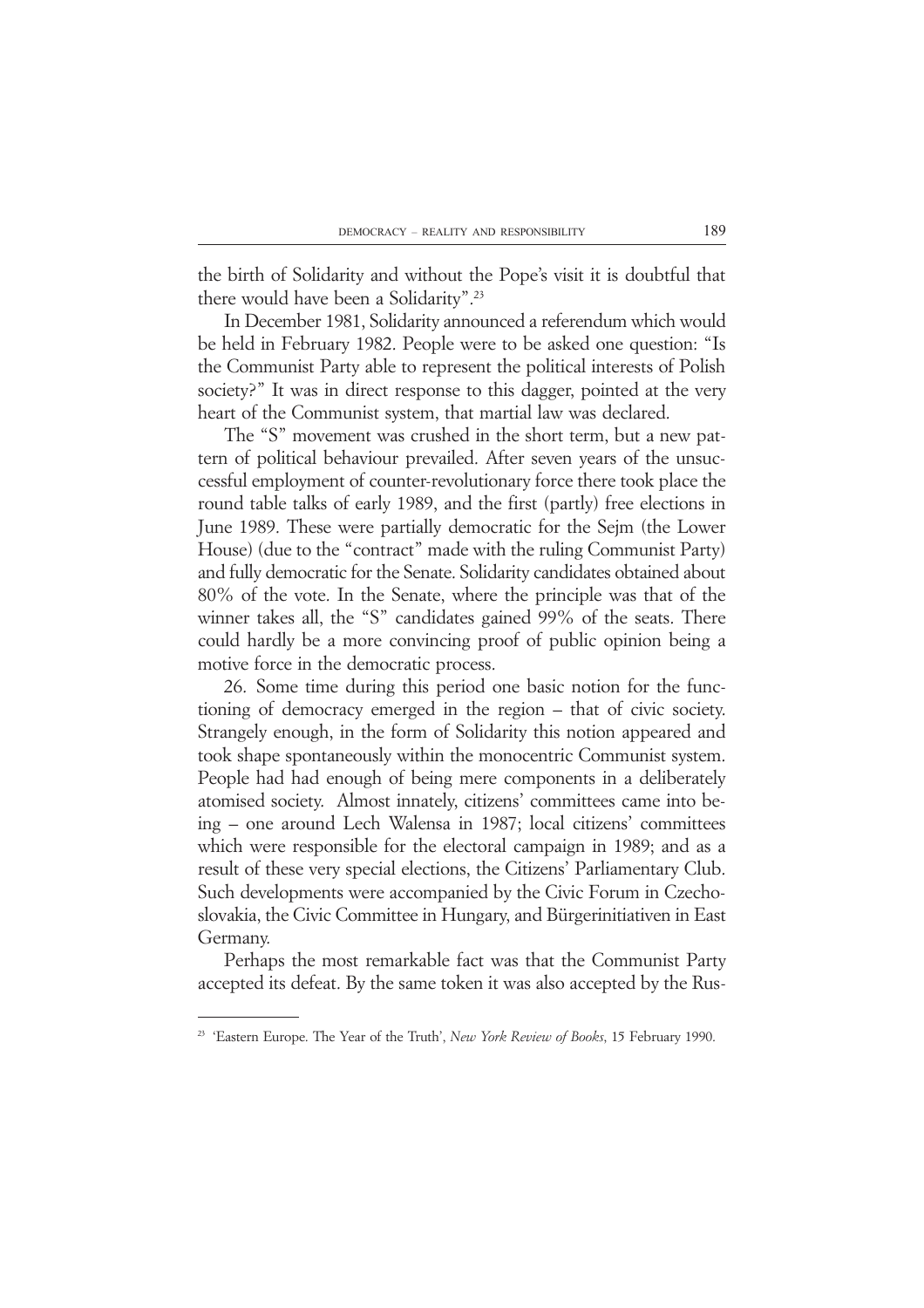sians. For the other "captive" nations, a completely new pluralistic political constellation emerged from the Polish June elections. In these countries the changes proceeded by leaps and bounds. The Iron Curtain was being dismantled by the Hungarians, the East Germans, the Czechs and the Bulgarians, the only exception being Romania, which witnessed bloodshed. The Berlin Wall, a symbol of divided Europe, fell. The temporary epigram had it about right: "in the surge toward freedom, Poland took 10 years, Hungary 10 months, East Germany 10 days and Romania 10 hours".24 If one adds to this the collapse of the Soviet Union, it had become evident that Communism in general was coming to its end. In the final analysis, the progress of freedom had triumphed over Marxism, with its legacy of war, revolution and totalitarian oppression.

27. The "*annus mirabilis*" of 1989 contributed to Europe as a whole – from the Atlantic to the Urals – becoming a democratic continent. The emergence of the pan-European democratic space may well have a bearing on the future course of events far beyond the confines of this continent. Democracy was born in Europe and democratic ideals are an essential part of what is called the European heritage. Never fully attained, often betrayed, less often practised than preached, these ideals are what goaded European man into greatness. They still constitute a foundation on which the further growth of European civilisation can be built.

II

1. We now turn to the second basic subject of this paper, namely the *media* – a plural form of the Latin *medium*, i.e. that by which s*omething is done*. In the social sciences the plural denomination has prevailed. This is rather justified if one takes into account the tremendous – and growing – number of instruments connected with mass com-

<sup>24</sup> *Time*, winter 1996, 'Europe. 50 Remarkable Years'.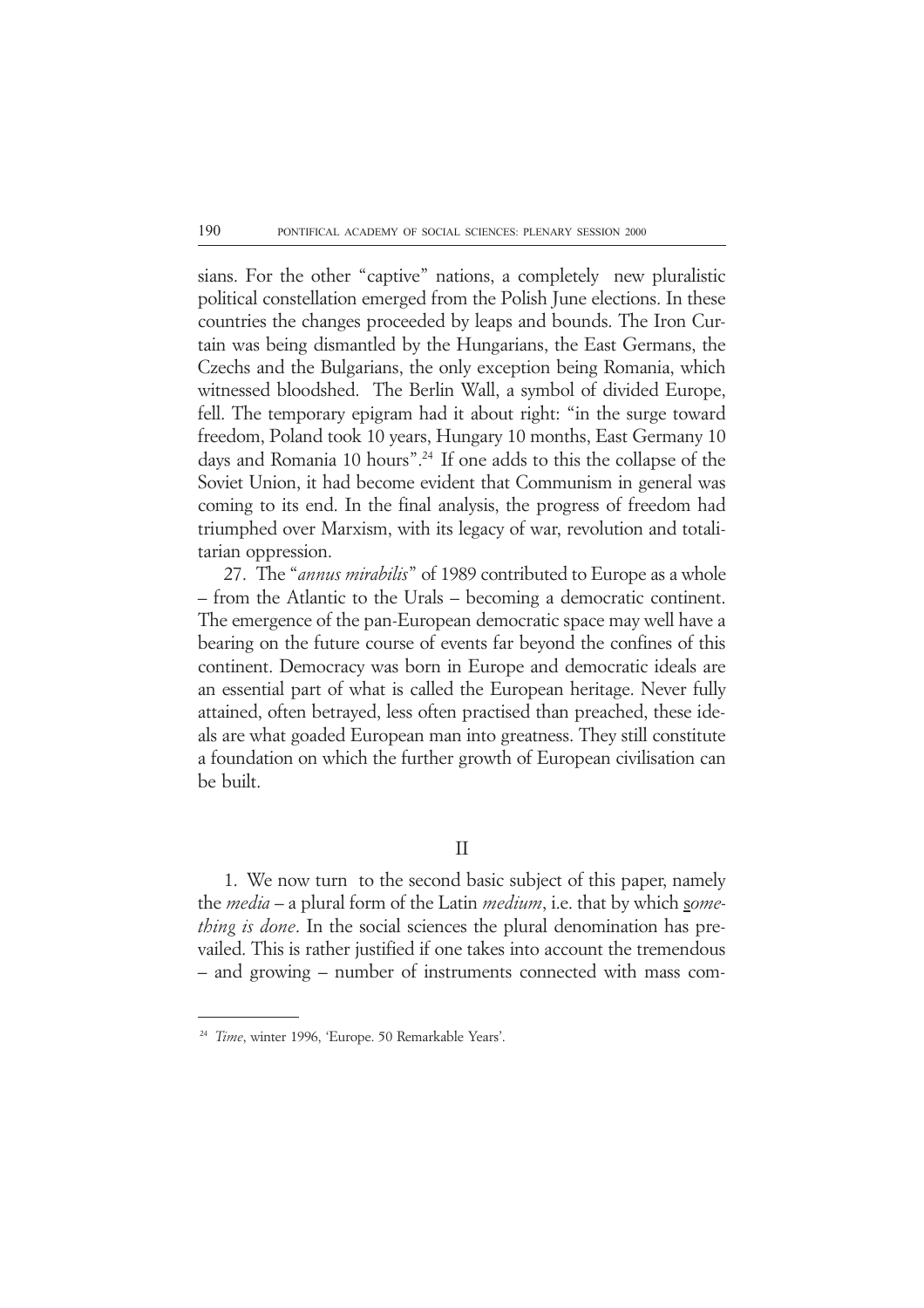munication. The term *media* denotes a mechanism of impersonal communication between the speaker and the audience. As a rule, it excludes face-to-face contact. Oddly enough, due to a sort of process of reduction, the usage *media* has prevailed. In other words, it is a means which has become an end in its own right.

When one speaks of the media, one has, in fact, in mind the media of mass communication. Let us not forget that since time immemorial they have been identified with speech. According to E. Sapir (*Communication*, 1931) "language is the most explicit type of communicative behavior that we know of. It need not here be defined beyond pointing out that it consists in every case known to us of an absolutely complete referential apparatus of phonetic symbols which have the property of locating every known social referent, including all the recognised data of perception which the society that it serves carries in tradition. Language is the most communicative process par excellence in every known society".<sup>25</sup> It retains its role, of course, in face-to-face contact.

2. However, in the era of the media the term "communication" has taken on a different character. It includes five fundamental factors: /a/ an initiator, /b/ a recipient, /c/ a mode or vehicle, /d/ a message, /e/ an effect. Thus in its most general form, *communication* denotes a process in which an initiator emits or sends a message via some vehicle to some recipient and produces an effect. Most definitions also include the idea of interaction in which the initiator is simultaneously or successively a recipient and the recipient simultaneously an initiator.

In most definitions the initiator is an organism, as is the recipient. In recent work in communication engineering the initiator or the recipient may also be a physical system other than an organism.26

As far as the notion "mass" is concerned, one has in mind a large audience. Mass communication, therefore, is equivalent to imparting information to, and influencing the ideas of, large numbers of people. Ours is indeed a mass society. With six billion people in the world today, this seems a legitimate affirmation.

<sup>25</sup> *Encyclopedia of the Social Sciences,* vol. IV (New York, 1931).

<sup>26</sup> *A Dictionary of the Social Sciences*, p. 111.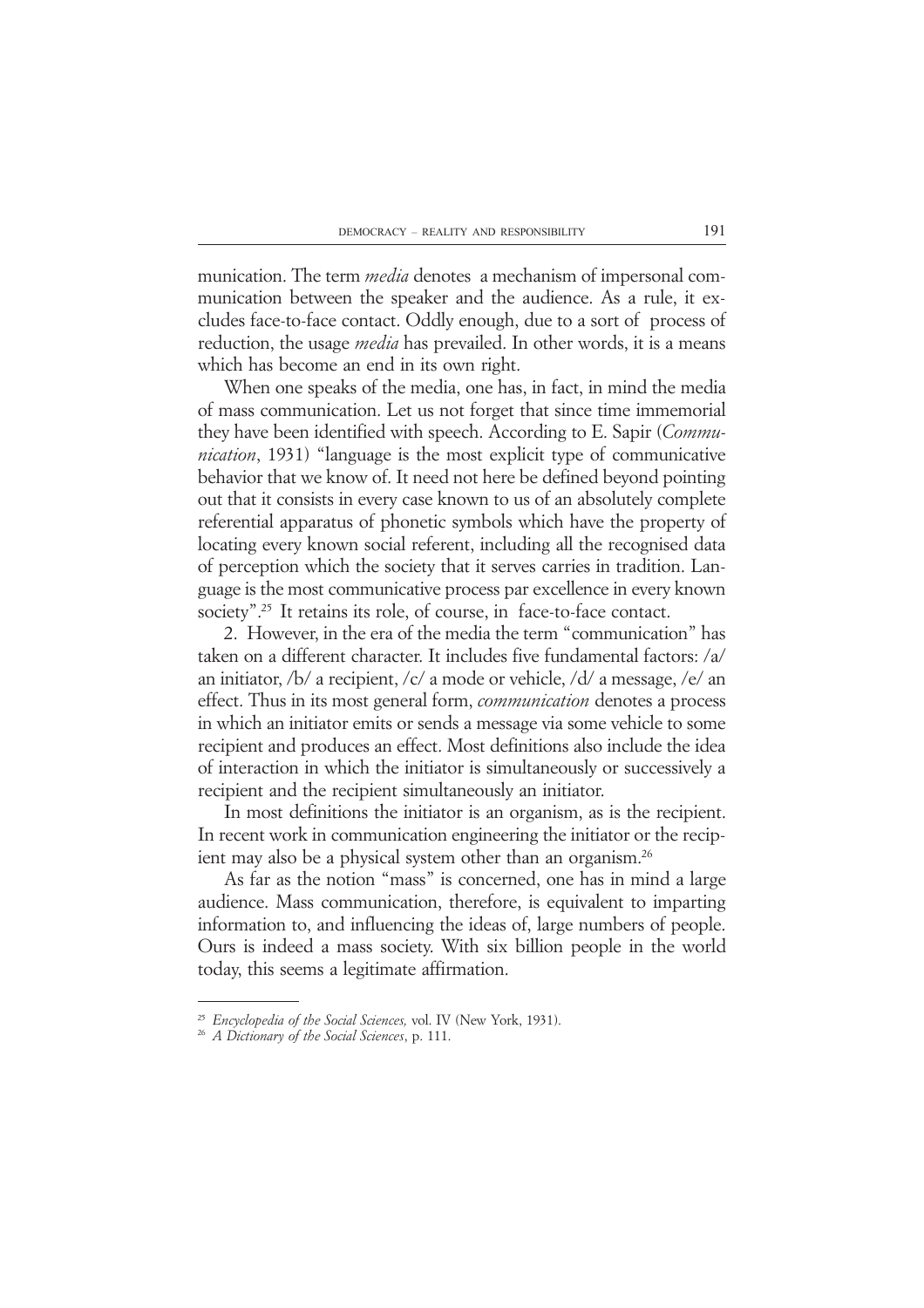Before moving to what is our main concern, i.e. the mass media, let me deal briefly with /i/ mass society and /ii/ mass culture. The first term denotes a society which is a *mass* and /or taken to be characterised in some respects by the *mass* or the *masses*. Such a society is characterised variously by features of increased mobility and social differentiation, and the loss of traditional roots, values, or attachments. Usage of the term is normative and political as well as analytic.<sup>27</sup>

One would rather be inclined to put aside the pejorative use of the word *mass* which can be seen in the writings of J.O. Ortega y Gasset, K. Mannheim or R. Williams, and to stress what was written on the subject by, for instance, D. Bell,<sup>28</sup> who mentions as a feature of mass culture "mechanised /and/ bureaucratised society", or L. Wirth, who adds the dimension of democracy and complexity: "mass societies are the product of the division of labour, of mass communication and more or less democratically achieved consensus".29

Finally, a word about *mass culture*, which "denotes, broadly, the cultural correlates of mass society, especially characteristics of modern urban and industrial civilization...the implication being that the *masses* consume or enjoy *culture* which differs significantly from that enjoyed, either now or in the past, by *elite* elements in social structure; that such differences are differences both of content and quality; that *mass cultural* objects are transmitted and diffused through the modern *mass media of communication*".30

In fact, one of the most striking features of post-industrial civilisation is the mass character of phenomena and processes. It is first and foremost the result of a "demographic explosion". There are mass communities, mass concentrations of people, mass needs and mass means of satisfying them. The mass satisfaction of needs is not only the result of the absolute increase in the population, but also of increasing social

<sup>27</sup> *A Dictionary of the Social Sciences*, p. 413.

The End of Ideology (Glencoe Ill., 1969).

<sup>29</sup> 'Consensus and Mass Communication', *American Sociological Review*, 1948.

<sup>30</sup> *A Dictionary of the Social Sciences*, p. 411.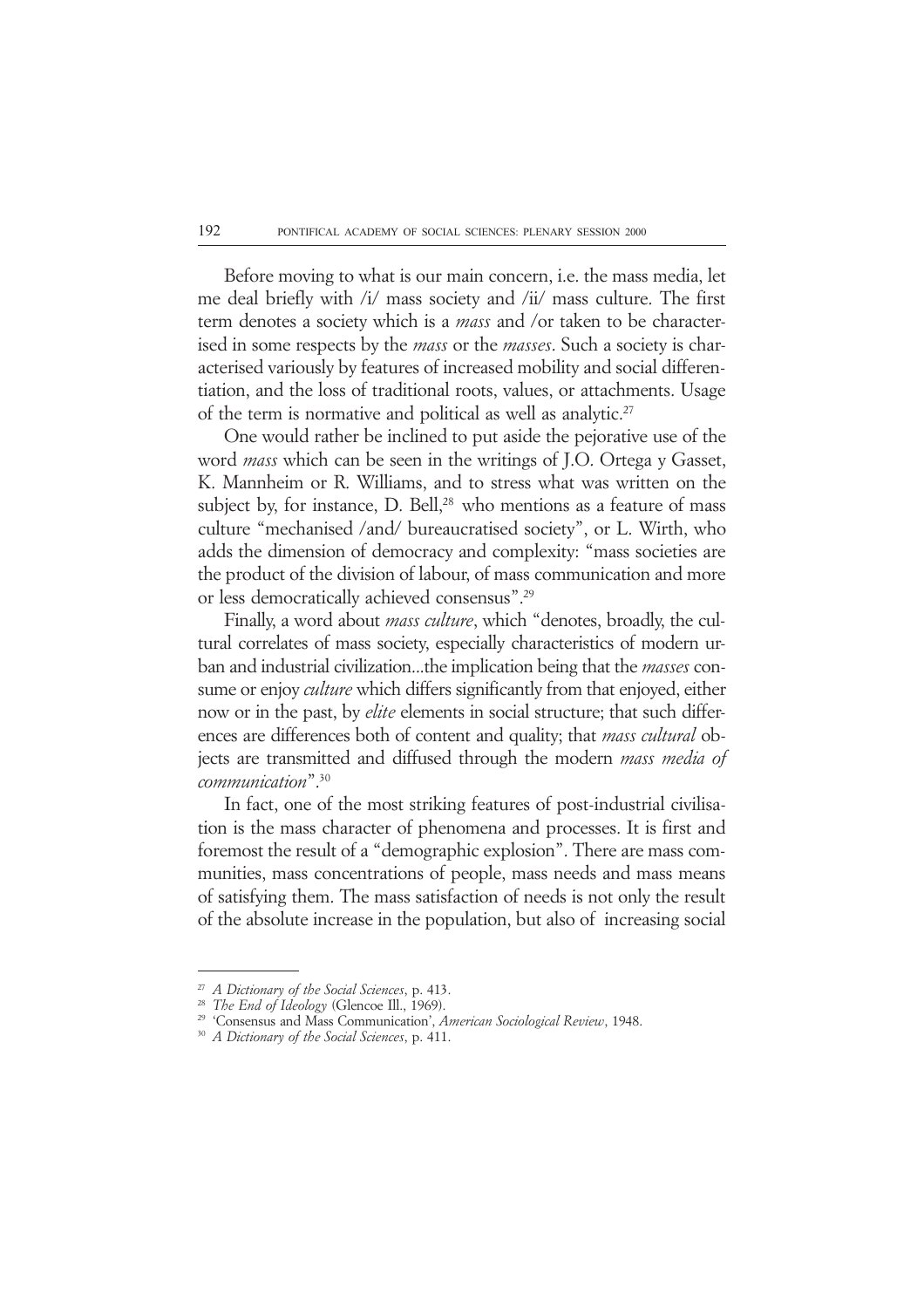and political democratisation, another important feature – at the end of the second millennium – of "the age of democracy". Thanks to political processes all political strata have their say and play their part in the on-going events which occur, even those that were previously on the margins, so to speak, of social and economic life, that is to say, on the whole the most numerous groups. The constantly expanding system of social facilities provided by the state to the rich and even the poor is one expression of the truism that people are equal, that they do not differ in their needs, desires and aims, and in their rights in relation to the satisfaction of such elements.

3. What has been said so far can be considered as a sort of preparation of the ground for the issue under consideration, i.e. the mass media.

Let me proceed in a scholarly manner by presenting a brief definition of the subject under consideration. "Mass media (broadly defined in a way which does not specify the audience's precise characteristics) are all the impersonal means of communication by which visual and/or auditory messages are transmitted directly to audiences. Included among the mass media are television, radio, motion pictures, newspapers, magazines, books and billboards. In must be kept in mind, however, that there are variations among mass media and that radio, motion pictures, television, and the popular press are likely to have larger and more heterogeneous audience".<sup>31</sup>

Two features are cited in definition, one relating to the technical means of transmission and the other to the audience. The first feature seems adequate in itself. The term denotes all mass media of communication in which a mechanism of impersonal reproduction intervenes between the speaker and the audience. With regard to the audience that receives communication, the range of the mass media is variously delineated. It is implied that a large audience is necessary for the proper usage of mass media. The mass media may (and in fact they do on many occasions) reach millions of people. The impact can be of unparalleled significance. (Let us recall two momentous events of the twenti-

<sup>31</sup> *A Dictionary of the Social Sciences*, pp. 412-413.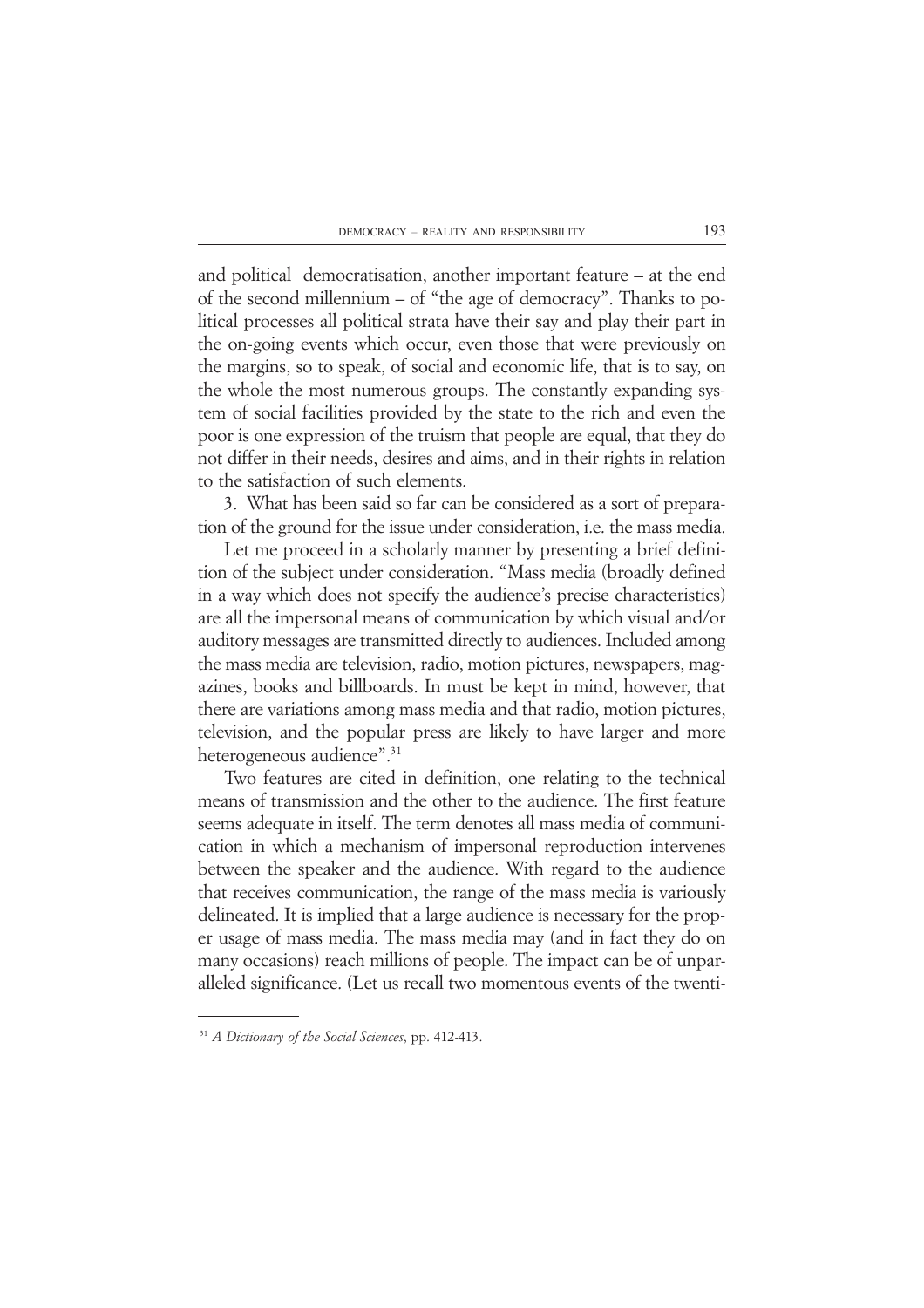eth century: Winston Churchill's radio broadcast to the British people on 4 June 1940, which contained the crucial words: "we shall never surrender", and what John F. Kennedy said on TV in his inaugural address: "ask not what your country can do for you: ask what you can do for your country").

4. What marks out this century, what defines it uniquely, is the exponential growth of the sciences. To say that sciences and the technologies they engender have changed the world is to state the obvious, although we often forget the true dimensions of the change. More subtly, the sciences have become a critical social force, fundamentally transforming the way we perceive the world, the nature of the questions we ask, and the expectations we have.

Electronic technologies characterised by instruments and circuits in which the flow is controlled and utilised, such as the transistor microchip or the electron tube, have become the forward thrust at the turn of the second and third millennia. This is to be seen in the new development they are catalysing; in the form of organisation they create; in the way they are taking control of older mechanised technologies (as in the case of automated factories); and in the modes of thought and way of life they engender.

The difference between mechanical and electronic media can be seen most sharply in the purposes the technologies serve. Three types of technological environment can be perceived: those relating to goods (production facilities, factories, etc); those relating to man (transportation, architecture, etc); and those that serve information (the communications media).

From this perspective it becomes apparent that the major impact of most mechanised technologies has been felt most critically in the area of goods and people. The steamship and the locomotive speeded up the movement of merchandise and increased its availability – spurring further industry and the growth of cities. The aeroplane and the automobile permitted new kinds of mobility for man, enabling him to move faster, and creating, in turn, new communities and relationships between distant places.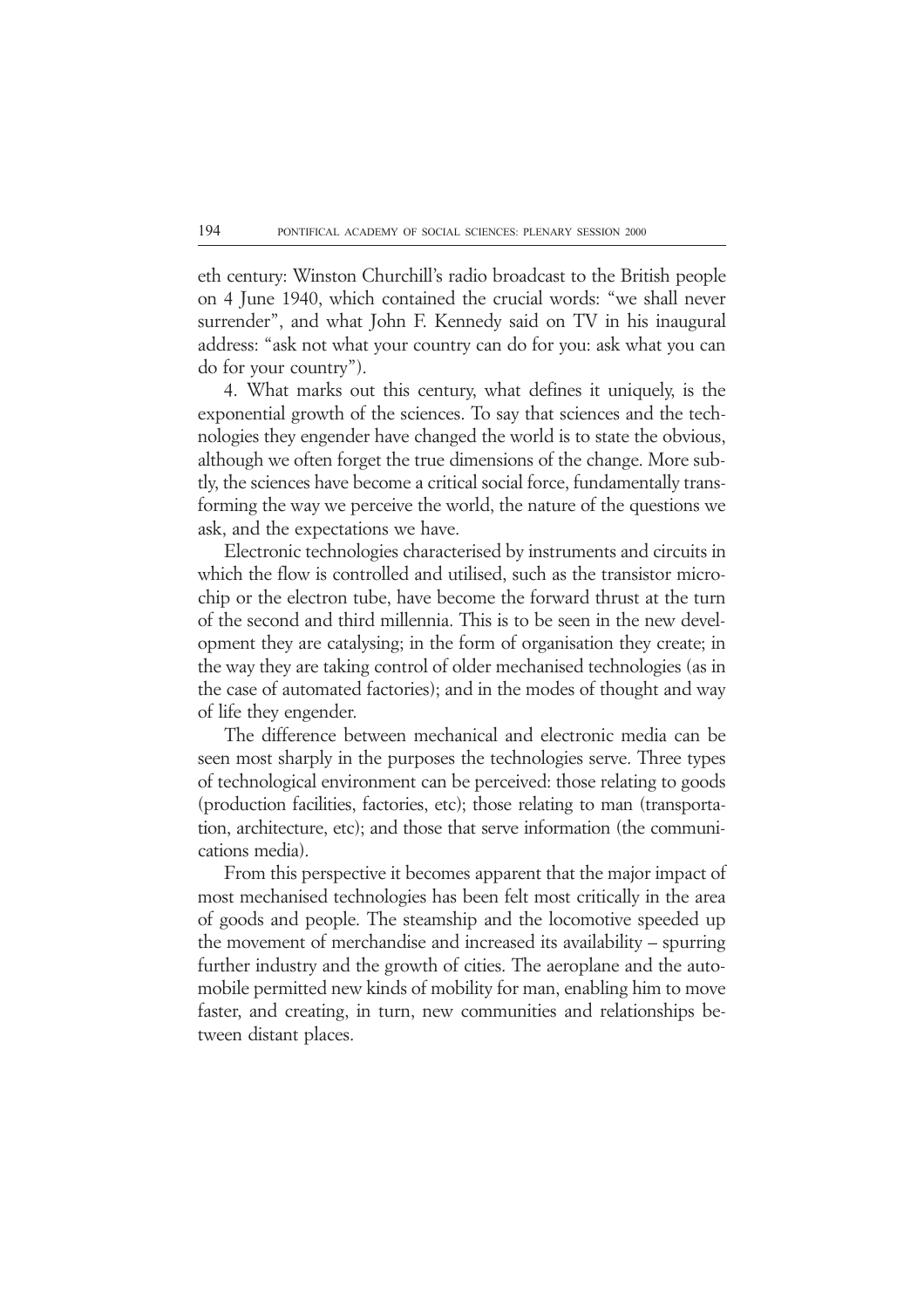To some extent the new electronic technologies resemble the older steam-based technologies. But the crucial difference in electronic technologies – and particularly the media – is twofold: a drastic new form of energy and a different purpose within most of the technologies, namely, information movement and control.

Electricity is mobile energy. Unlike steam, wind, or waterpower, it can be carried along wires to any distance. And while it has replaced older sources of energy – as in the case of electrical trains – its most striking uses have not been merely as energy, but as the basis of new methods of communication and information control, such as the telegraph, the telephone, radio, television, and computers.

5. The distinction between a machine-dominated, or mechanistic interpretation of technology, and an information-control interpretation leads to major new considerations. The most important of these is the way in which one conceives technology in relation to man.

The rationalists of the eighteenth century used a machine as a model by which they attempted to understand the universe and man: the whole of nature was seen as a mighty clockwork. In the nineteenth and the early twentieth centuries the machine was sometimes interpreted as a principle of its own opposed to man – degrading and dehumanising him. Charles Chaplin's *Modern Times* (1934) depicts a helpless worker on an assembly line.

Briefly, mechanical and electronic technologies can be characterised as follows: from interchangeable parts to integrated circuits, from the consumption of natural energy sources to new routes for tapping and channelling energies, from the bit-by-bit method of mechanisation to the all-at-once method of electronic energy. In short, electronic instruments are not machines, and the electronic age is not the machine age.

H. A. Innis in his *The Bias of Communication* (Toronto, 1951) emphasised how the media of mass communication transform the monopolies of knowledge and in the final analysis become a power within a culture. The media shape and influence information and ultimately culture (in the broadest sense of the word) – democracy as a political system being an inseparable part of it. He discerned in radio, film, and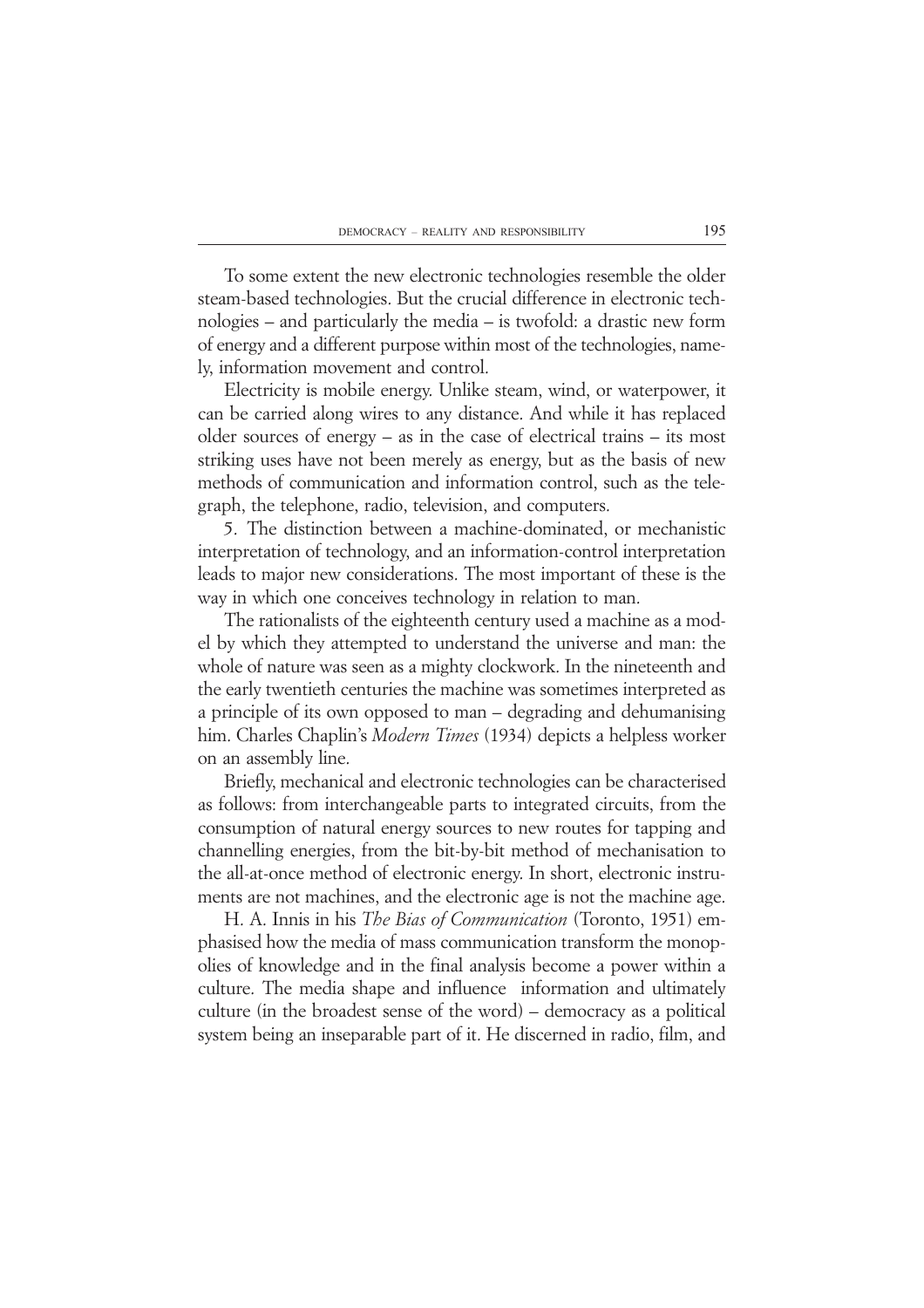television a return to oral media, something that could mean vitality in culture along the lines of the Greeks who successfully merged an oral tradition with a written alphabet. An oral tradition is interpersonal rather than impersonal. What is most important, however, is the contact that the oral tradition has with the organic. If the oral bias is completely lost, man becomes totally dependent on media which are external external to him. "Media", he concluded, "can liberate or confine man; just knowing that may one day make the difference".

His follower, M. McLuhan, in *Understanding Media* (1964), explored the mental and social repercussions of the electronic media. His study is structured on the premise that television represents for his (and, if I may be personal, also for my) age and for the near future roughly what the printing press represented for the previous four hundred years. The phrases "before television" and "after television" run like two motifs through the pages of his work. According to McLuhan we do not watch television; we reach out and touch it. He sees television as the apex and apotheosis of the electronic revolution. In many contexts, the terms television and electronic media have become inseparable.<sup>32</sup>

6. Let us turn now to the areas of media which are valid to the central issue – that is, democracy. We begin with the notion of the *common good* (social interest) in the media. They are both products and a reflection of the history of the society. Despite similarities between societies, in terms of their origins, practice and conventions, the media are national institutions and are subject to political pressure and the social expectations of the public. They reflect, express, and often

<sup>32</sup> In presenting the above I have drawn on the inspiring work by W. Kuhns, *The Post-industrial Prophets. Interpretations of Technology* (New York, 1971). Significantly, on the jacket of his book one can read the names of Lewis Mumford, Siegfried Giedion, Jacques Ellul, Harold A. Innis, Marshall McLuhan, Norbert Wiener, R. Buckminster Fuller. I wonder if one could add two more authors who may well be considered "prophets": Raymond Aron and his *Progress and Disillusion. The Dialectics of Modern Society* (New York, 1968), and Zbigniew Brzezinski, *La Révolution Technétronique* (Paris, 1971), a translation of his original publication *Between Two Ages* (New York, 1970). With regard to the French edition, it seems that it was there that the term "*technétronique*" (a combination of two crucial denominations, i.e. techné and electronics) first appeared.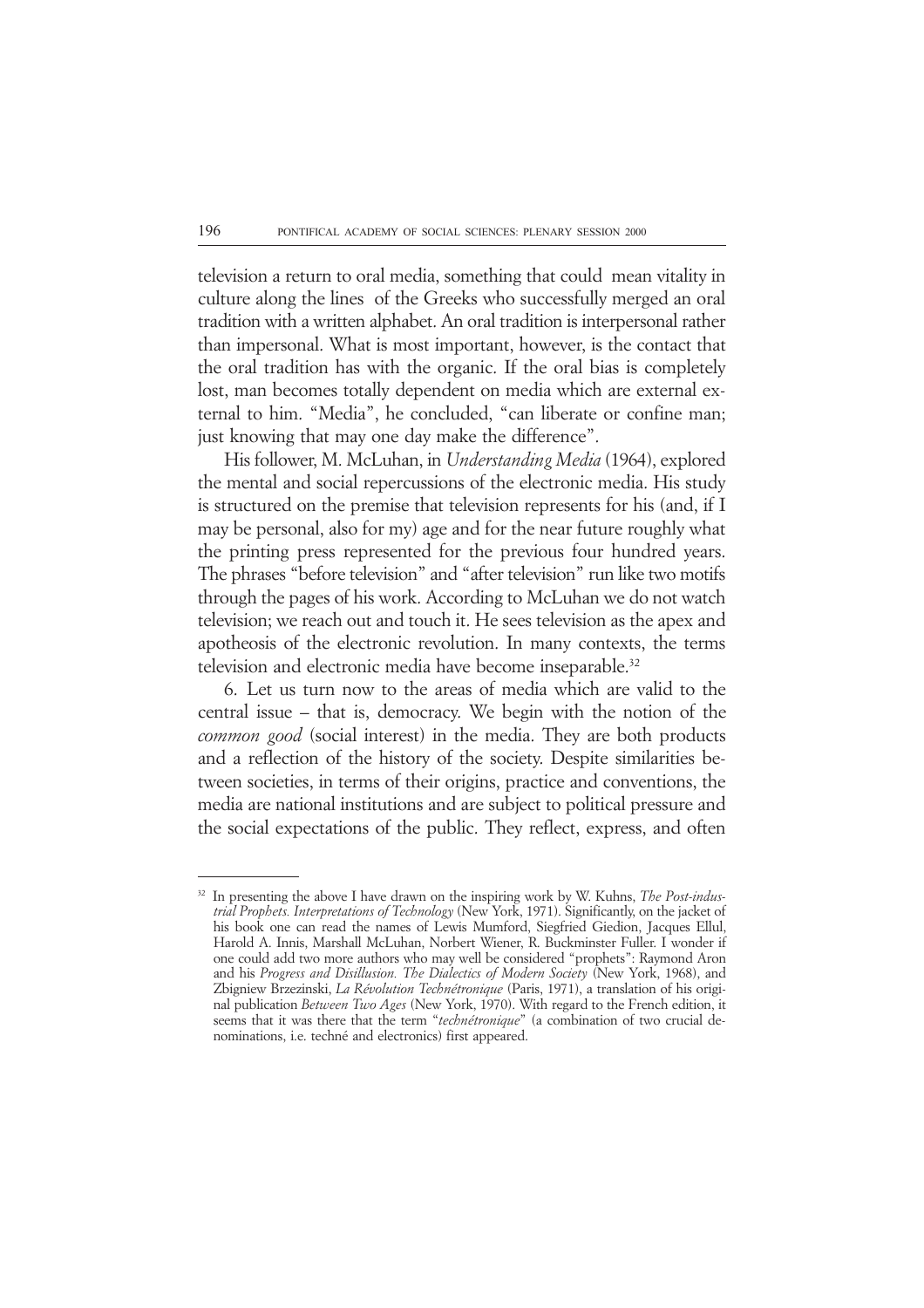actively serve, national interests in the form defined by other, more influential forces.

The media can be subject to extensive forms of legal and administrative control, protection or regulations of an often normative nature. Since the media can be very different, the medial system is not ruled by one clear set of norms, and the practices can differ as well.

The normative regulation of the media is based on the premise that they should serve the common good (social interest). In practice, this means that they are not seen as commercial companies like others of that kind because they ought to contribute to long-term social benefits, mainly in the cultural and political area. This aspect of their activity is approved of by the media when they proclaim their public mission, expecting legal and economic privileges in return.

Without resorting to the common good one cannot evaluate the activities of the media. The problem lies in the transition from the general notion of social interest to its interpretation in terms of the realities of particular media: it differs depending on whether one is dealing with telecommunications or public radio and television. For example, according to the Organisation for Economic and Cultural Development (OECD) report (1991), a telephone service should include: (1) general geographical availability; (2) general economic affordability; (3) general service of high quality; and (4) non-discriminatory tariffs. The first two elements – availability and affordability – are the most important, yet while one can easily imagine their realisation in telecommunication, it becomes much more difficult in the case of the crowded computer network (WWW – or the World Wide Web – is sometimes jokingly read out as World Wait Web, and with good reason). At this juncture McQuail<sup>33</sup> presents an idea of public service which would include: (1) general service; (2) variability; (3) editorial independence; (4) social responsibility and accountability; (5) cultural quality and identity; and (6) public financing and /or non-profitable activities.

<sup>33</sup> D. Mc Quail, *Mass Communication Theory. An Introduction* (3rd. edition, London, 1994).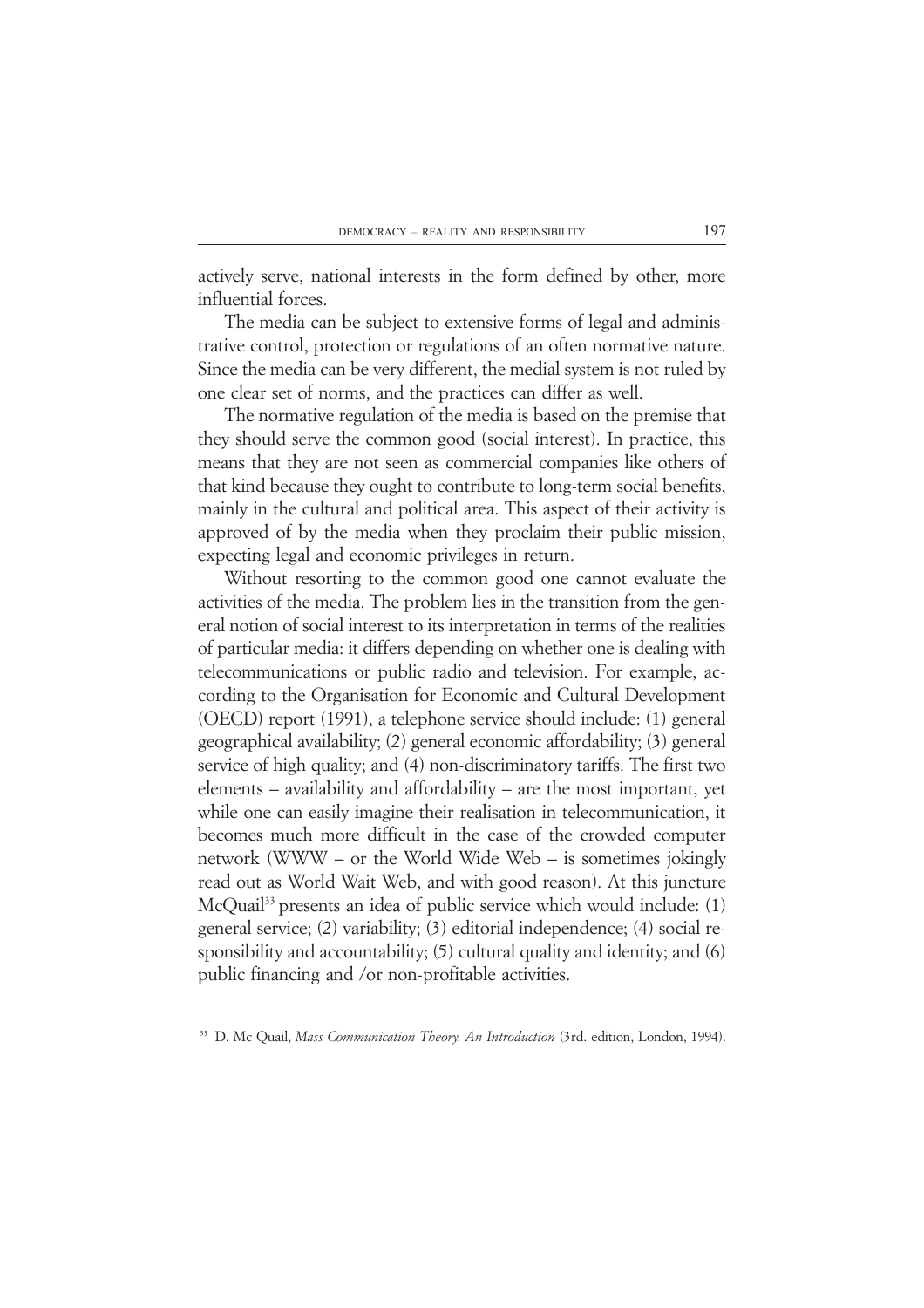The functioning of the mass media is also evaluated in terms of the *social values and principles* which constitute a check on their trustworthiness. It is not easy to interpret them since one runs the risk of creating an illusion of an existing coherent, legally approved and scientific code of principles on the functioning of the media. But no such code exists – and if it did, it would contradict the principle of freedom of expression. Still, there do exist some socially approved principles and standards which allow us to differentiate between good and bad media. Commonly, they are as follows: social order and solidarity, cultural order and freedom, equality, variability and a high level of information.

The authorities and society expect public communication to uphold the existing social order. There are numerous visions of this order in democracy, but generally the media are expected to condemn conflict and violence, and to act in ways that strengthen the democratic state (e.g., acting for the good of the recipients, contributing to social integration, maintaining the prestige of the forces of law and order, observing the accepted moral standards of a given society, etc). As for social expectations regarding the quality of medial products, they should: (1) reflect the culture and language of the people they serve according to the latter's life experience; (2) perform an educational role and express all that is best in the cultural achievement of the nation; and (3) support originality and cultural creativity.<sup>34</sup>

In recent years the media have strengthened features which society deems inappropriate or even negative. This has led governments and international bodies, e.g. the Council of Europe, to introduce new legal regulations. These concern media monopolies that threaten the variability and independence of information and opinion, the development of scandalising and sensational forms of media, the growth of supra-national media that invade the cultural identity of other societies, aggression in the media which contributes to teenage violence, etc.

<sup>34</sup> After D. Mc Quail, *op. cit.*, quoted in T. Goban-Klas, *Media i komunikowanie masowe. Teorie i analizy prasy, radia, telewizji i Internetu* (Warsaw, Krakow, 1999).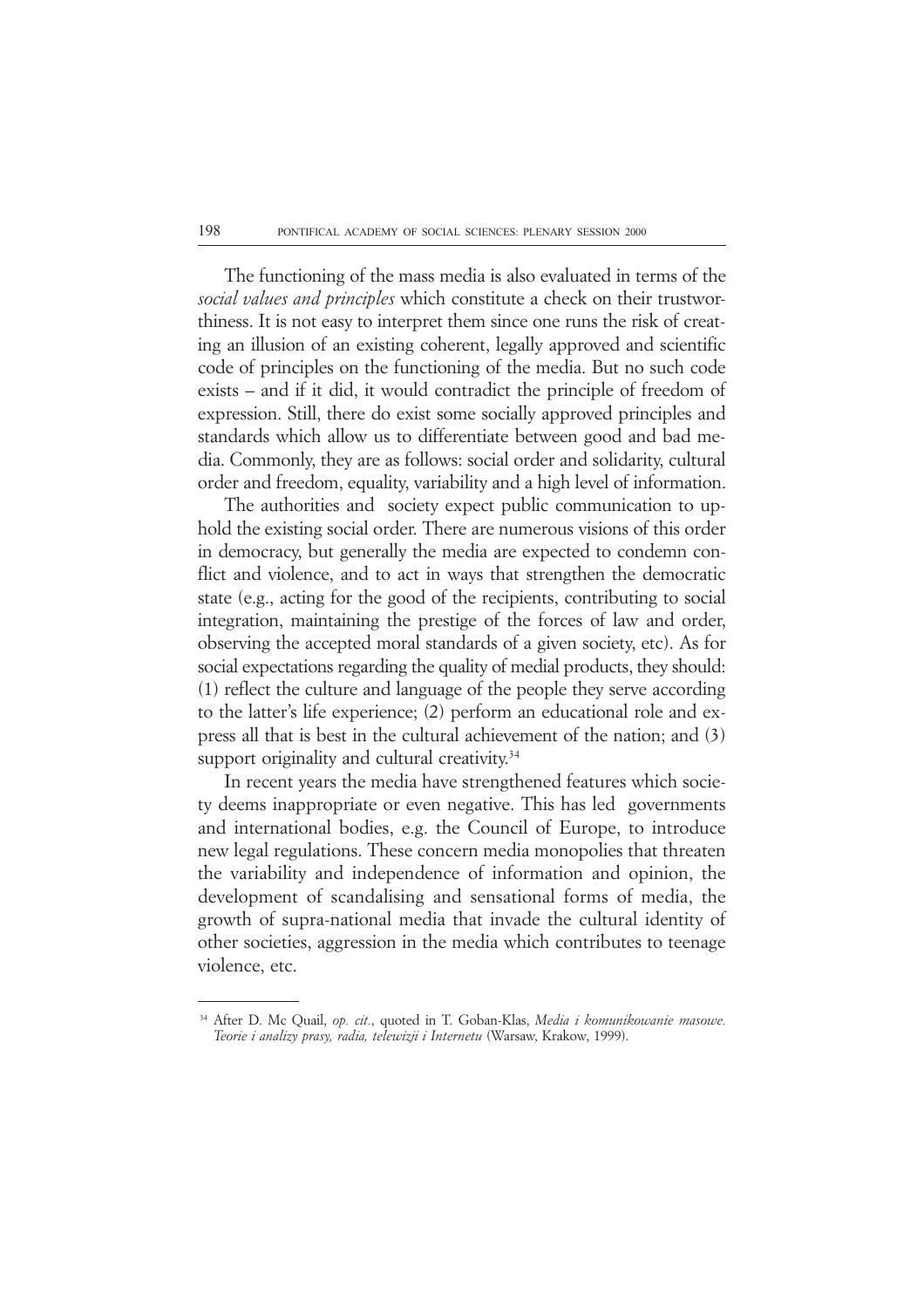*Freedom of the media* lies at the heart of liberal doctrine and is formulated in all democratic constitutions. Yet its interpretation differs. Legally guaranteed and socially recognised, freedom of communication has a twofold dimension: it exists to ensure a wide range of social voices and to meet various social needs. Freedom of the media is advantageous for the functioning of social institutions since it guarantees the flow of reliable information and the presentation of various points of view. The media must not fear the rich and powerful, and should engage in controversial political debate. The media's right to be independent means the right to inform people about the emperor's clothes. Yet, freedom is a condition rather than a criterion of the functioning of the media. It is related to the right to free expression, but this requires the access of citizens to the media and the possibility of gaining different information from different public sources.

Another basic issue of the liberal doctine on the media is the belief in the *separation of information from commentary*. The main task is objective reporting, with the recipient free to formulate judgements and to interpret. However, objectivity need not always be valuable, is not always achievable, and is not always necessary.

The variability of the media is the fundamental standard of the democratic media system since it upholds the normal cycle of change in society (change of the ruling elites, circulation of power, the balancing of influences). The more equal the system, the more diversified it is.

Yet another major aspect is the *social responsibility* of the media. According to McQuail,<sup>35</sup> the media should be true, precise, just, objective, and relevant; constitute a public forum for various ideas; be free and self-regulating; and should observe established ethical codes and professional standards.

7. At the end of the second millennium of the Christian era, societies everywhere around the world are being fundamentally changed by the emergence of a new paradigm based on information and communication technologies (ICT). Side by side with the microelectronics-based

<sup>35</sup> D. McQuail, *op. cit.*, quoted in T. Goban-Klas, *op. cit*.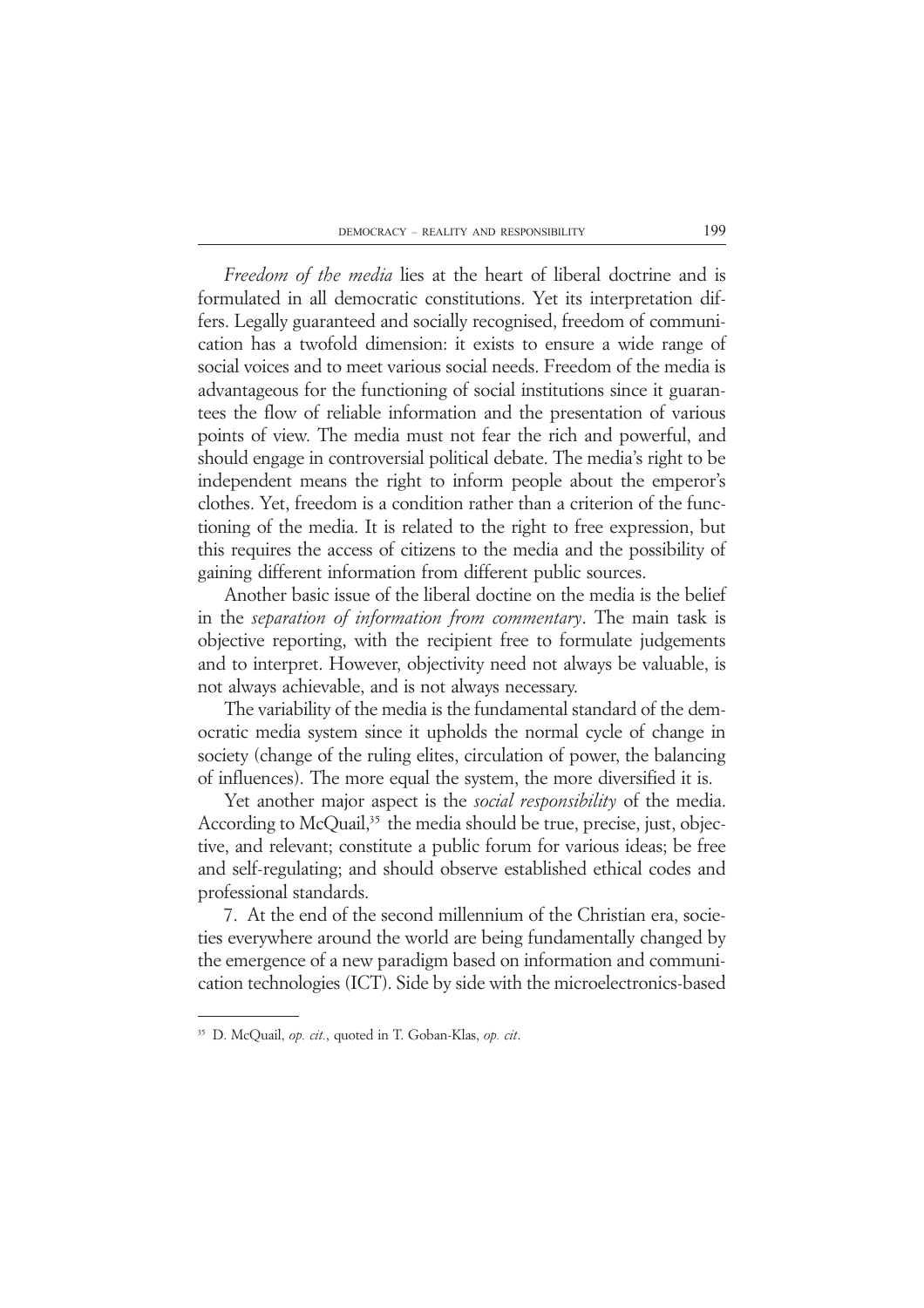information technologies (microprocessors, computers, telecommunications, optoelectronics), we encounter genetic engineering, which extends the manipulation of information codes to the realm of living matter, thus ushering in a fundamental biological revolution.

At the same time, a new communication system of a revolutionary character with important consequences for man has emerged. This is the *Internet,* which is on the way to becoming an essential communications channel which will characterise the world during the twenty-first century. The speed of its diffusion is enormous. In late 1998 Internet users numbered 130m in the world. Even more important is the growth rate, estimated at about 100 per cent per year, reaching 500m users in the early years of the twenty-first century.

The most important implication of this new instrument is that it cannot be controlled, technically or politically, except by disconnecting a communication system from the global network. Furthermore, by linking up people with each other, the Internet bypasses the communication system established by the mass media. While the media are themselves fully present in the Internet, people can opt for their communication or for selected alternative sources of information and interaction, thus escaping their dependence on the mass media.

A large share of Internet usage seems to happen in work situations (either in the office or at the home work-desk), and reflects the professional and personal interests of the users. Networks developed for specific purposes, and even chat groups, are constructed around affinities, shared values, and common interests.

Electronic communities emerge from existing social communities, but they expand them, reinforce them, and ultimately may spur electronic communities that take on a life of their own. One can say that sociability in the Internet is both weak and strong, depending on the people and the contents of the relationship, and it is linked to nonelectronic communications of various levels of intensity.

What is most important – in view of the basic theme of our consideration, i.e. democracy – is that social and political mobilisation through the Internet is related to grass-roots organisation and to the exercise of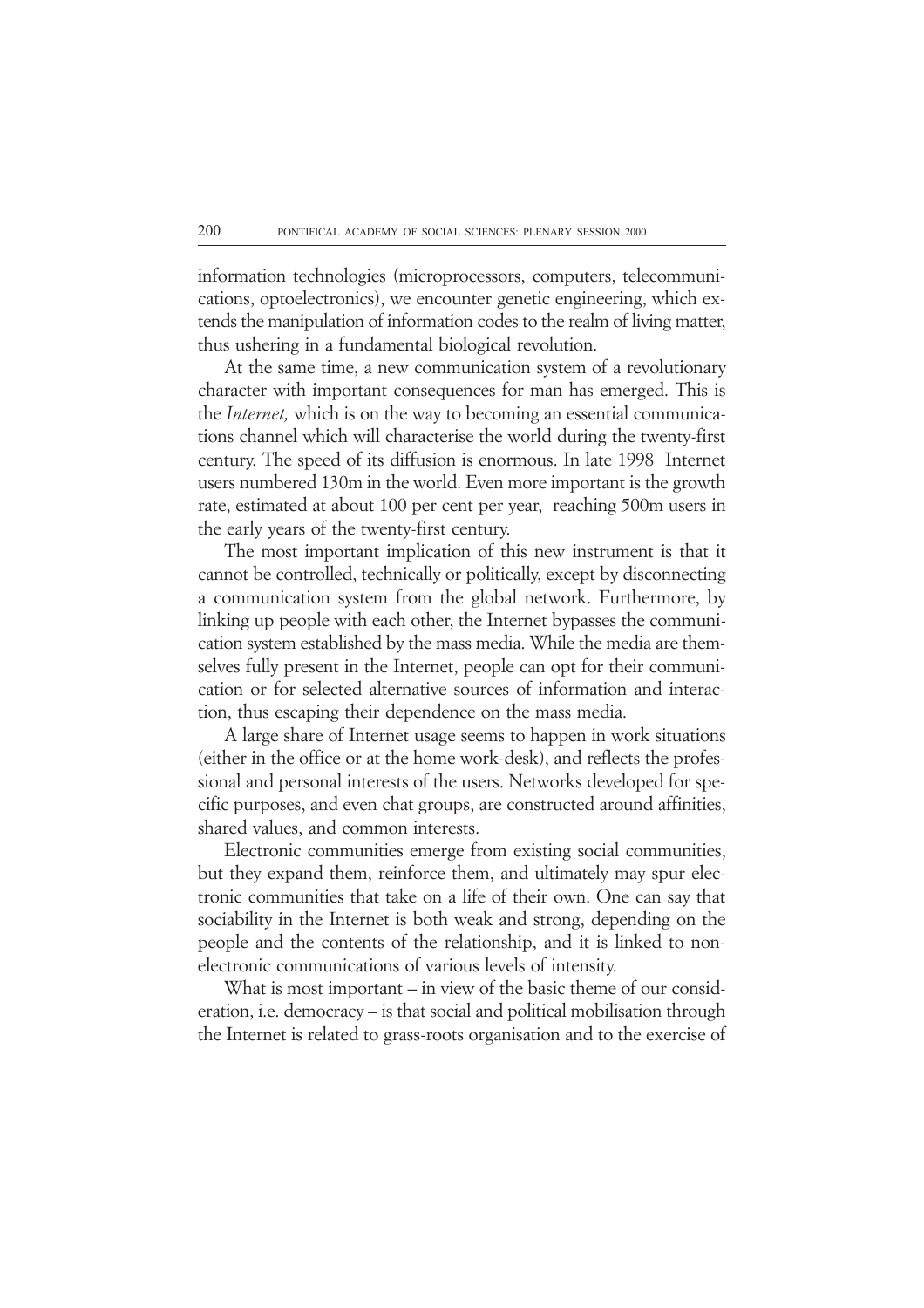political democracy. Internet communication may in fact prove to be invaluable for the reconstruction of civic society in a world threatened by growing inequalities and political alienation as a consequence of the capture of powerful ICTs by those who still control society.<sup>36</sup> According to Castells, the crux of the matter is the emergence of a historically new *network society*. In addition to the term *information society*, Castells introduces the notion of *informational society* to emphasise that modern society bases itself on information, knowledge and technology as a means of producing and shaping the conditions of collective life. As a new form, this society is in statu nascendi.<sup>37</sup>

And yet, despite all the mind-boggling advantages of the Internet, there remains the disturbing thought that what it lacks is that element which is of most importance for the human condition, namely, face-toface interaction.

8. Let me end the argument with a very brief and fragmentary presentation of the doctrine on the media of the Catholic Church. In particular since the mid-twentieth century, the Church has fully recognised the importance and meaning of the media and has developed its own doctrine: "In the media the Church finds a modern pulpit, through the media she can address the masses" (*Evangeli Nuntiandi* n. 45). In his manifesto on the World Mass Media Day (21.01.1986) John Paul II wrote: "The basic task of the Church is proclamation of the Scriptures...Also, today the Church wishes to submit the abundan t reality of the social mass media to the fundamental values aimed at defending the dignity of man...The Church expresses her joy at the existence of those means and the possibility of sharing the light of the Scriptures with all men...The Church would be guilty to the Lord if she failed to employ such powerful aid constantly perfected by the human mind".

Following Vatican Council II (1965) and its main document on the media, *Inter Mirifica*, the Church's teaching on the media was brought

<sup>&</sup>lt;sup>36</sup> I have drawn rather heavily from an article by M. Castells: 'The Social Implication of Information and Communication Technologies', in *World Social Science Report 1999* (UNESCO, 1999).

<sup>37</sup> M. Castells, *End of Millenium* (Oxford, 1998).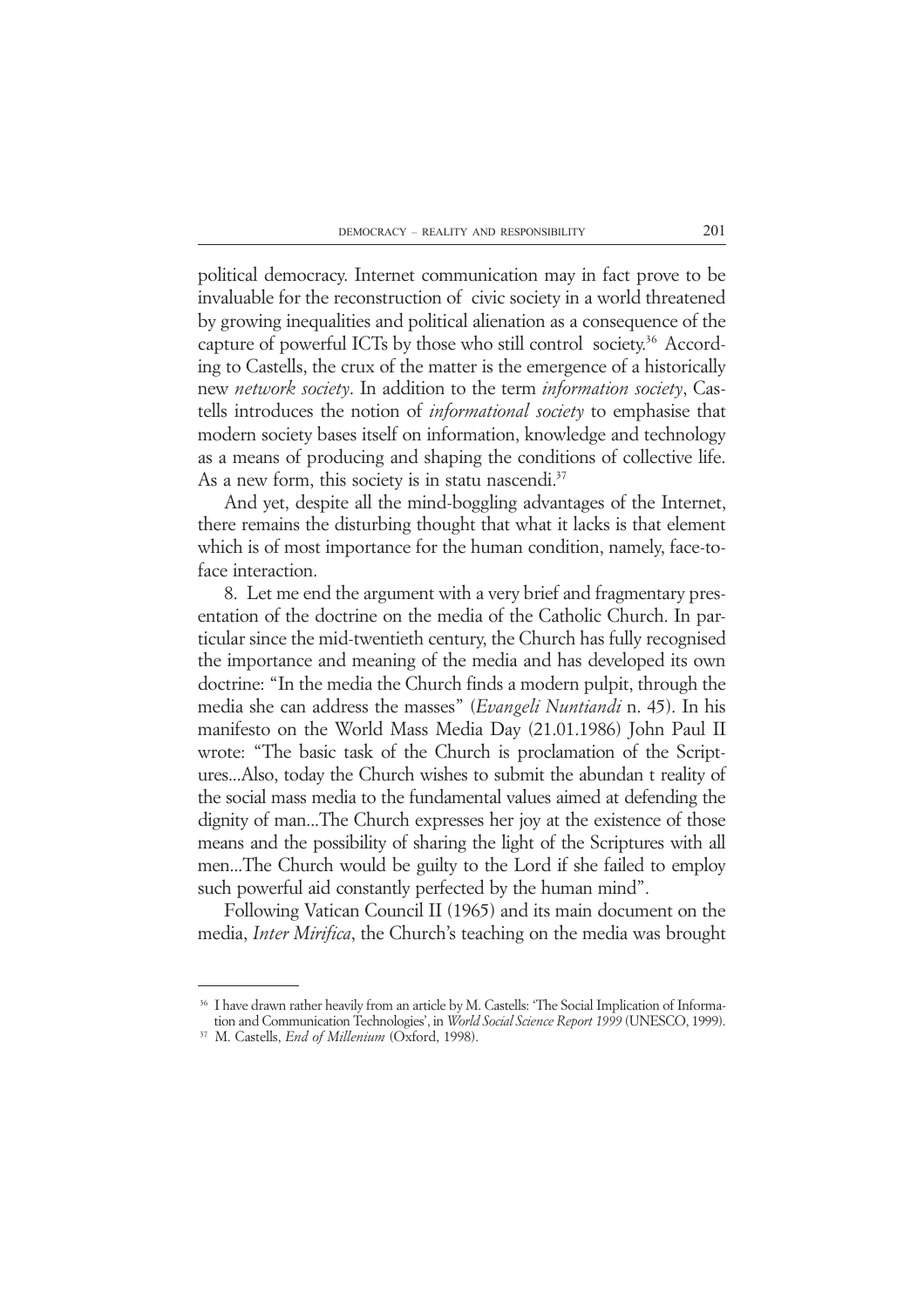into being. The Church believes that man has the right to express and spread his opinions (John XXIII, *Pacem in Terris*. n. 12 [1963]), but does not consider this right to be unlimited. It is constrained by the duty to diffuse true information and by the principles of the moral order. It is the responsibility of state authorities to ensure that the mass media are employed for the common good. The authorities should defend and protect the real and just freedom of information (*Inter Mirifica*, n. 12). John Paul II told the journalists that: "Thus, the specificity of the Christian's calling to shape reality by means of the mass media is the calling to bear witness to faith through the service to truth ...This does not mean a truth as a description of reality true in terms of the factual state, but a description of the complete reality of man in the perspective of the law revealed by God...This is of particular importance in the case of creators and workers within the mass media whose testimony to truth is connected with immense responsibility...Thus each of them "must be the man of truth". The attitude each of them takes towards truth ultimately defines his identity, and his professional value as well.

*Aetatis Novae*, a ministerial instruction on mass communication issued to mark the twentieth anniversary of *Communio et Progressio*, stresses that "the Church's commitment in the area of the mass media" is an activity which aims at the improvement of the media. The instruction does not suggest that the media should spread pornography or godlessness and does not propose limits on freedom, neither does it suggest organising the pressure of Catholic opinion to forbid the publication of magazines or programmes. The instruction speaks of the Christians' right to a "dialogue and information within the Church".

It is abundantly clear that His Holiness attaches great importance to the functioning and role of the media. His service expresses this to the utmost. The window from which each week at the Angelus he proclaims the entrance of God into history is a window of the world. St. Peter's Square, where all nations, races and languages meet, is a *lectorium* of the world.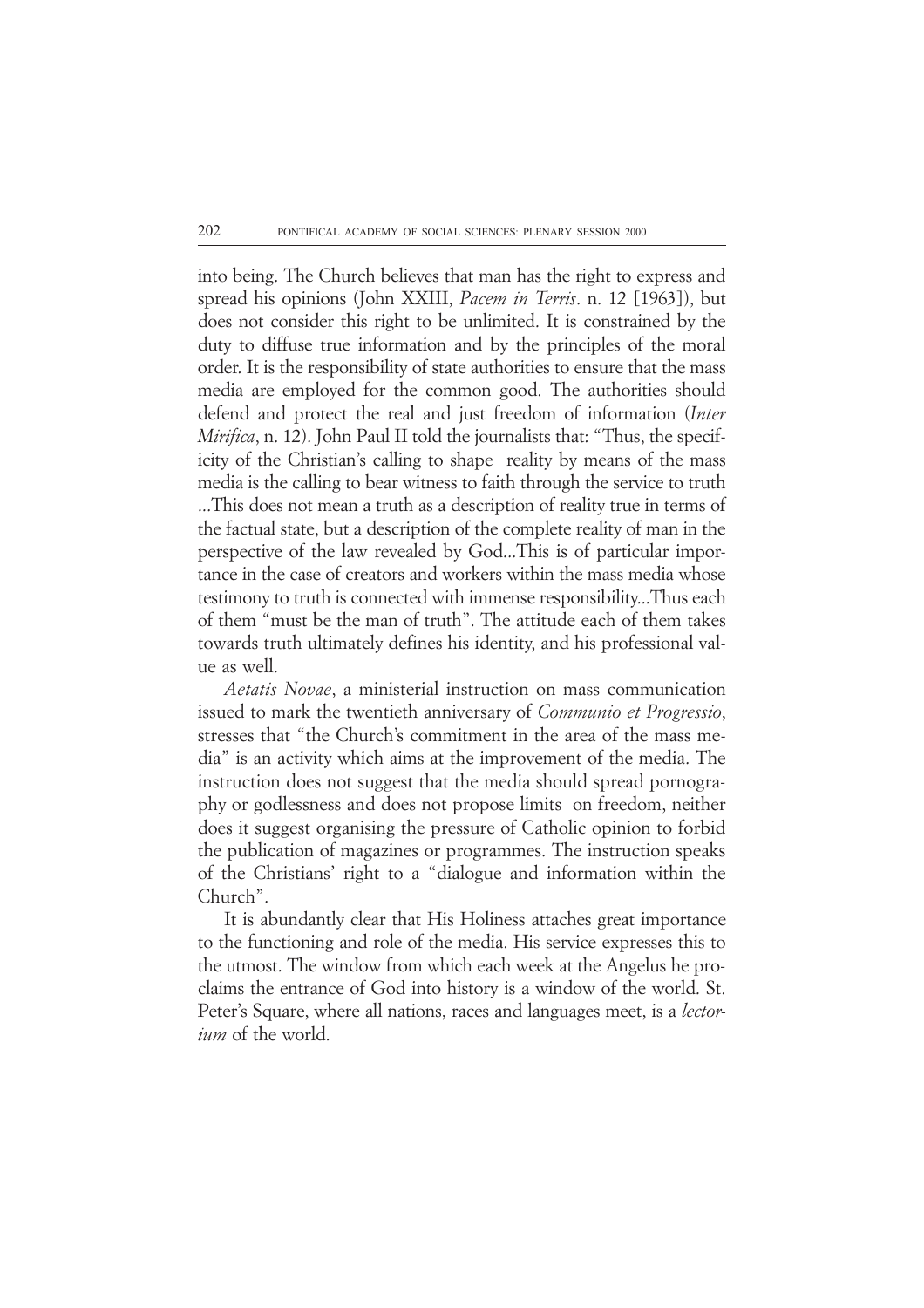#### *List of Literature*

#### I. *Public Opinion*

- *A Dictionary of the Social Sciences* (1964): J. Gould and William L. Kolb (eds.), 'The United Nations Educational, Scientific and Cultural Organisation' (The Free Press, A Division of the Macmillan Company, New York).
- Allport Floyd H. (1937): 'Towards a Science of Public Opinion', *Public Opinion Quarterly.*
- Bauer Wilhelm (1925): *Die öffentliche Meinung in der Well geschichte (*Potsdam, Akademische Verlagsgesellschaft, Athenaion).
- Berelson Bernard and Morris Janovitz (eds.) (1954): *Reader in Public Opinion and Communication* (enlarged edition, The Free Press, Glencoe Ill.).
- Berelson Bernard (1956): 'The Study of Public Opinion', in L. D.White (ed.), *The State of Social Sciences* (Chicago, University of Chicago Press).
- Cooley Charles H. (1909): *Social Organization. A Study of a Larger Mind (*New York, Charles Scribner's and Sons).
- Davison W. Philips (1968): 'Public Opinion. Introduction', in David. L. Sills (ed.),
- *International Encyclopaedia of the Social Sciences* (The Macmillan Company and the Free Press).
- Key V. O. Jr. (1961): *Public Opinion and American Democracy (*New York, Knopf). Le Bon Gustave (1885): *Psychologie des foules (*Paris, F. Alcan).
- Leiserson Avery (1968): 'Political Opinion', in David. L. Sills, *op. cit*.
- Lippman Walter (1922): *Public Opinion* (Macmillan, New York).
- Lowell A. Lawrence (1913): *The Nature of Public Opinion and Popular Government (*Longmans Green and Co).
- Mill John S. (1861): 'Considerations on Representative Government' in *Introduction to Contemporary Civilization in the West. A Source Book,* vol. 11, (Columbia University Press, 1946).
- Nisbet Robert A. (1968): 'Tocqueville, Alexis de', in David L. Sills, *op. cit.*
- Palmer Paul A. (1968): 'The Concept of Political Theory', in *Essays in History and Political Theory in Honor of Charles Howard McIlwain by the President and Fellows of Harvard College.*
- *Sartori, Giovanni (1987): The Theory of Democracy Revisited (*Chatham House).
- Smith Brice L., Laswell Harold D., and Ralph D. Casey (1946): *Propaganda, Communication and Public Opinion: A Comparative Reference Guide (*Princeton Univ. Press).
- Tarde Gabriel (1901): *L'opinion et la foule* (Paris, F. Alcan).
- Thompson George C. *(1886):* 'Reader in Public Opinion and Lord Beaconsfield', in *Reader in Public Opinion and Communication.*